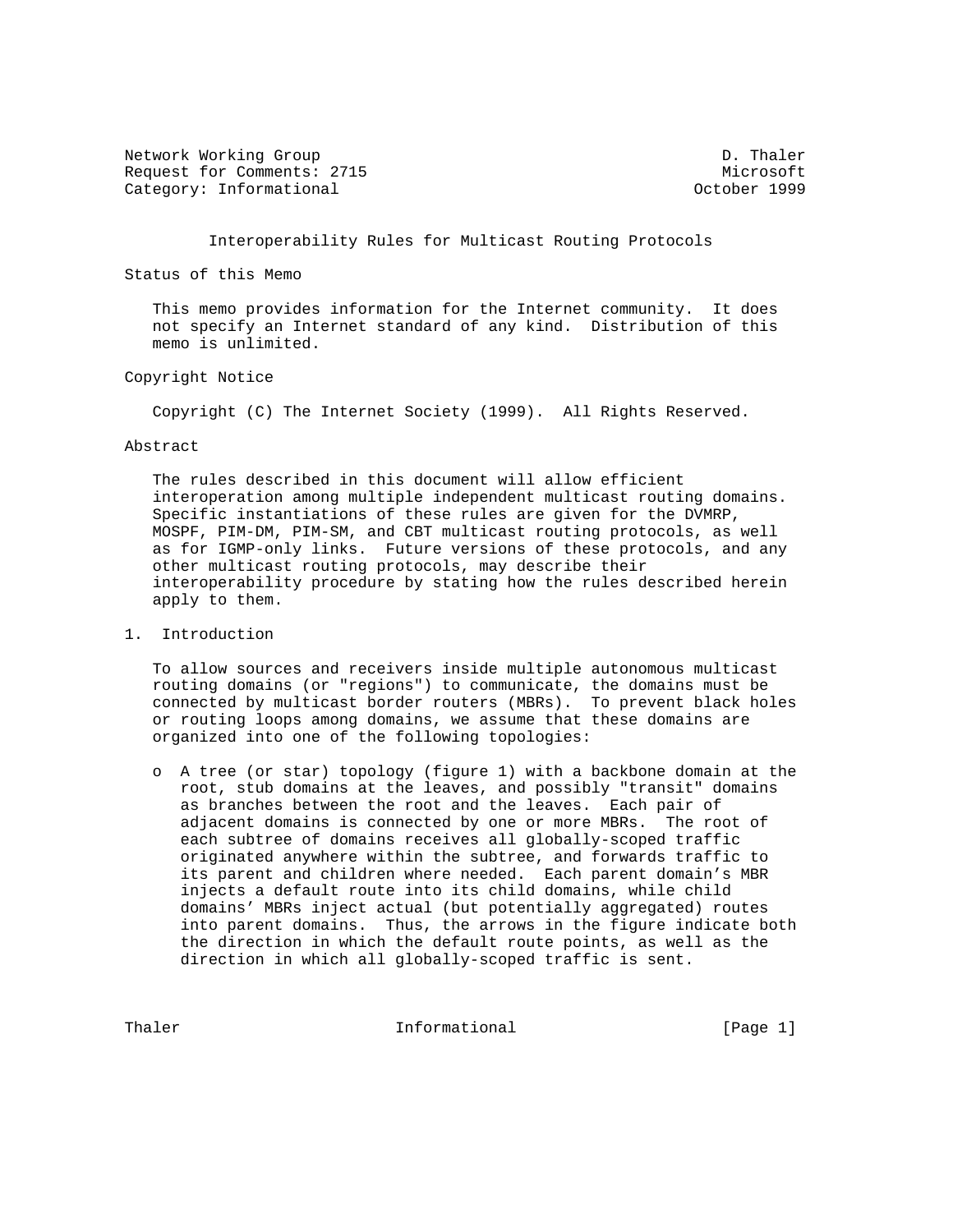

Figure 1: Tree Topology of Domains

 o An arbitrary topology, in which a higher level (inter-domain) routing protocol, such as HDVMRP [1] or BGMP [9], is used to calculate paths among domains. Each pair of adjacent domains is connected by one or more MBRs.

 Section 2 describes rules allowing interoperability between existing multicast routing protocols [2,3,4,5,6], and reduces the interoperability problem from O(N^2) potential protocol interactions, to just N (1 per protocol) instantiations of the same set of invariant rules. This document specifically applies to Multicast Border Routers (MBRs) which meet the following assumptions:

- o The MBR consists of two or more active multicast routing components, each running an instance of some multicast routing protocol. No assumption is made about the type of multicast routing protocol (e.g., broadcast-and-prune vs. explicit-join) any component runs, or the nature of a "component". Multiple components running the same protocol are allowed.
- o The router is configured to forward packets between two or more independent domains. The router has one or more active interfaces in each domain, and one component per domain. The router also has an inter-component "alert dispatcher", which we cover in Section 3.

Thaler **Informational** Informational [Page 2]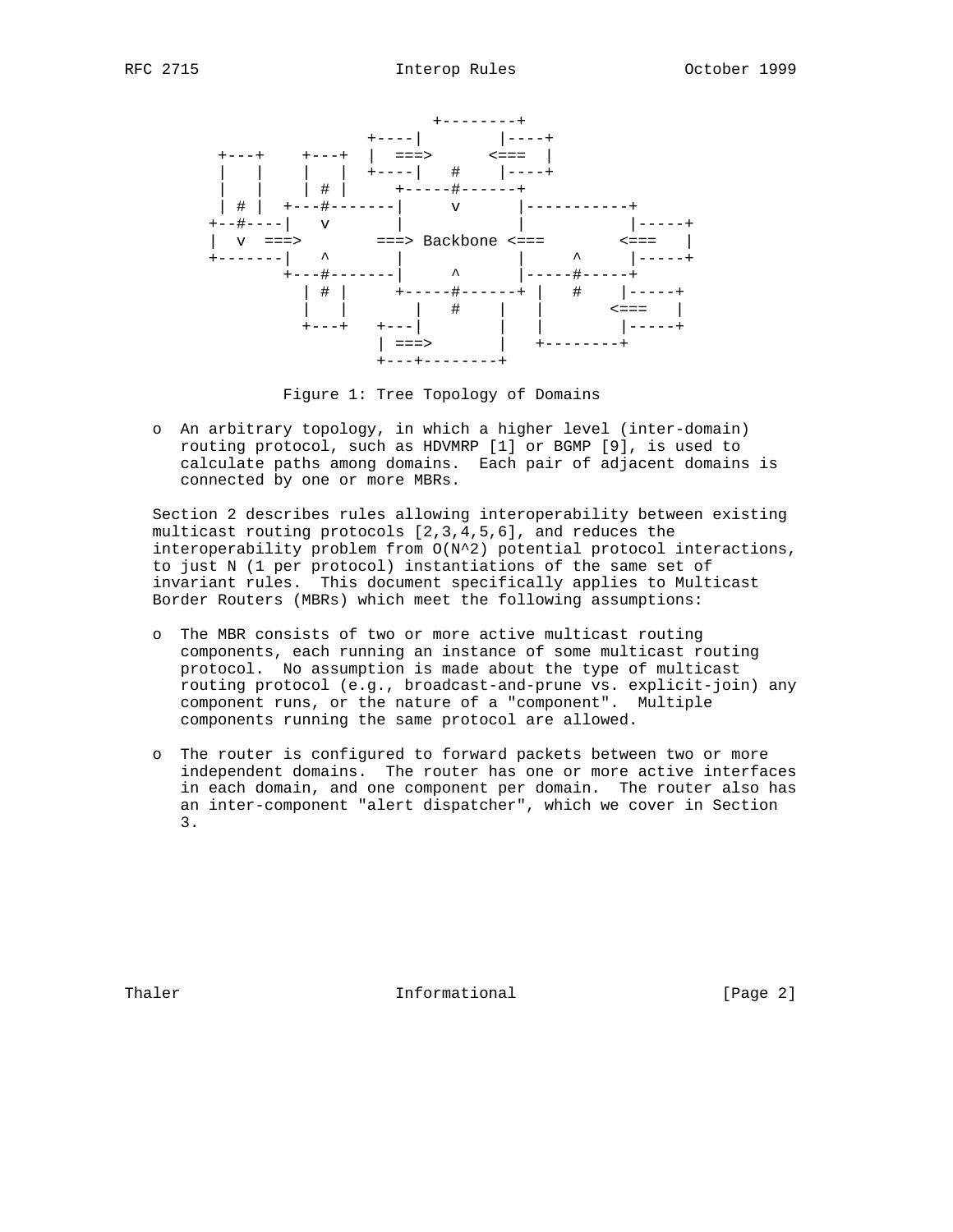- o Only one multicast routing protocol is active per interface (we do not consider mixed multicast protocol LANs). Each interface on which multicast is enabled is thus "owned" by exactly one of the components.
- o All components share a common forwarding cache of (S,G) entries, which are created when data packets are received, and can be deleted at any time. Only the component owning an interface may change information about that interface in the forwarding cache. Each forwarding cache entry has a single incoming interface (iif) and a list of outgoing interfaces (oiflist). Each component typically keeps a separate multicast routing table with any type of entries.

 Note that the guidelines in this document are implementation independent. The same rules given in Section 2 apply in some form, regardless of the implementation. For example, they apply to each of the following architectural models:

- o Single process (e.g., GateD): Several routing components in the same user-space process, running on top of a multicast-capable kernel.
- o Multiple peer processes: Several routing components, each as a separate user-space process, all sitting on top of a multicast capable kernel, with N\*(N-1) interaction channels.
- o Multiple processes with arbiter: Multiple independent peer routing component processes which interact with each other and with the kernel solely through an independent arbitration daemon.
- o Monolith: Several routing components which are part of the "kernel" itself.

 We describe all interactions between components in terms of "alerts". The nature of an alert is implementation-dependent (e.g., it may consist of a simple function call, writing to shared memory, use of IPC, or some other method) but alerts of some form exist in every model. Similarly, the originator of an alert is also implementation dependent; for example, alerts may be originated by a component effecting a change, by an independent arbiter, or by the kernel.

1.1. Specification Language

 The key words "MUST", "MUST NOT", "REQUIRED", "SHALL", "SHALL NOT", "SHOULD", "SHOULD NOT", "RECOMMENDED", "MAY", and "OPTIONAL" in this document are to be interpreted as described in RFC 2119.

Thaler **Informational Informational** [Page 3]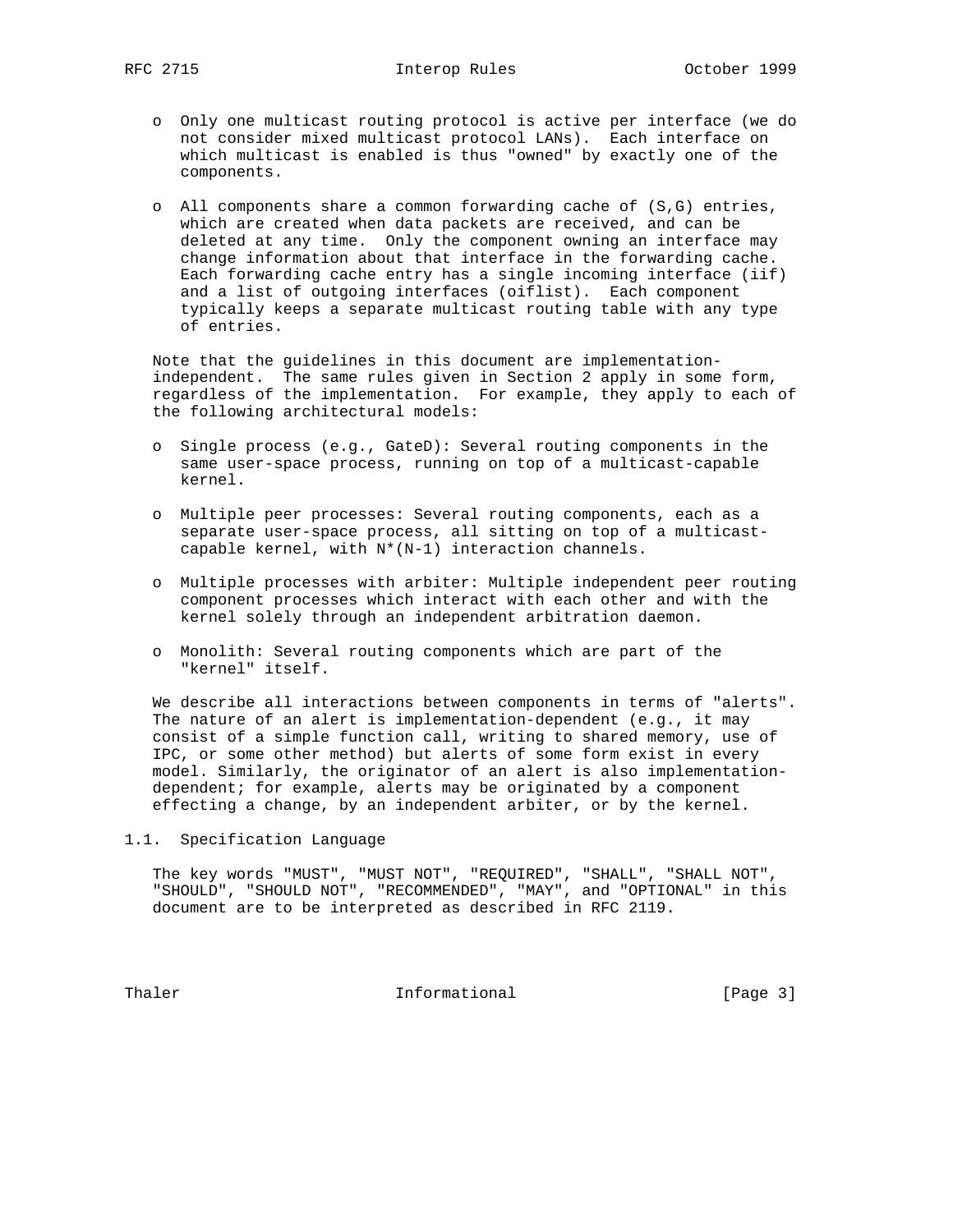2. Requirements

 To insure that a MBR fitting the above assumptions exhibits correct interdomain routing behavior, each MBR component MUST adhere to the following rules:

 Rule 1: All components must agree on which component owns the incoming interface (iif) for a forwarding cache entry. This component, which we call the "iif owner" is determined by the dispatcher (see Section 3). The incoming component may select ANY interface it owns as the iif according to its own rules.

 When a routing change occurs which causes the iif to change to an interface owned by a different component, both the component previously owning the entry's iif and the component afterwards owning the entry's iif MUST notice the change (so the first can prune upstream and the second can join/graft upstream, for example). Typically, noticing such changes will happen as a result of normal protocol behavior.

 Rule 2: The component owning an interface specifies the criteria for which packets received on that interface are to be accepted or dropped (e.g., whether to perform an RPF check, and what scoped boundaries exist on that interface). Once a packet is accepted, however, it is processed according to the forwarding rules of all components.

 Furthermore, some multicast routing protocols (e.g. PIM) also require the ability to react to packets received on the "wrong" interface. To support these protocols, an MBR must allow a component to place any of its interfaces in "WrongIf Alert Mode". If a packet arrives on such an interface, and is not accepted according to Rule 2, then the component owning the interface MUST be alerted [(S,G) WrongIf alert]. Typically, WrongIf alerts must be rate-limited.

 Rule 3: Whenever a new (S,G) forwarding cache entry is to be created (e.g., upon accepting a packet destined to a non-local group), all components MUST be alerted [(S,G) Creation alert] so that they can set the forwarding state on their own outgoing interfaces (oifs) before the packet is forwarded.

 Note that (S,G) Creation alerts are not necessarily generated by one of the protocol components themselves.

Thaler **Informational** Informational [Page 4]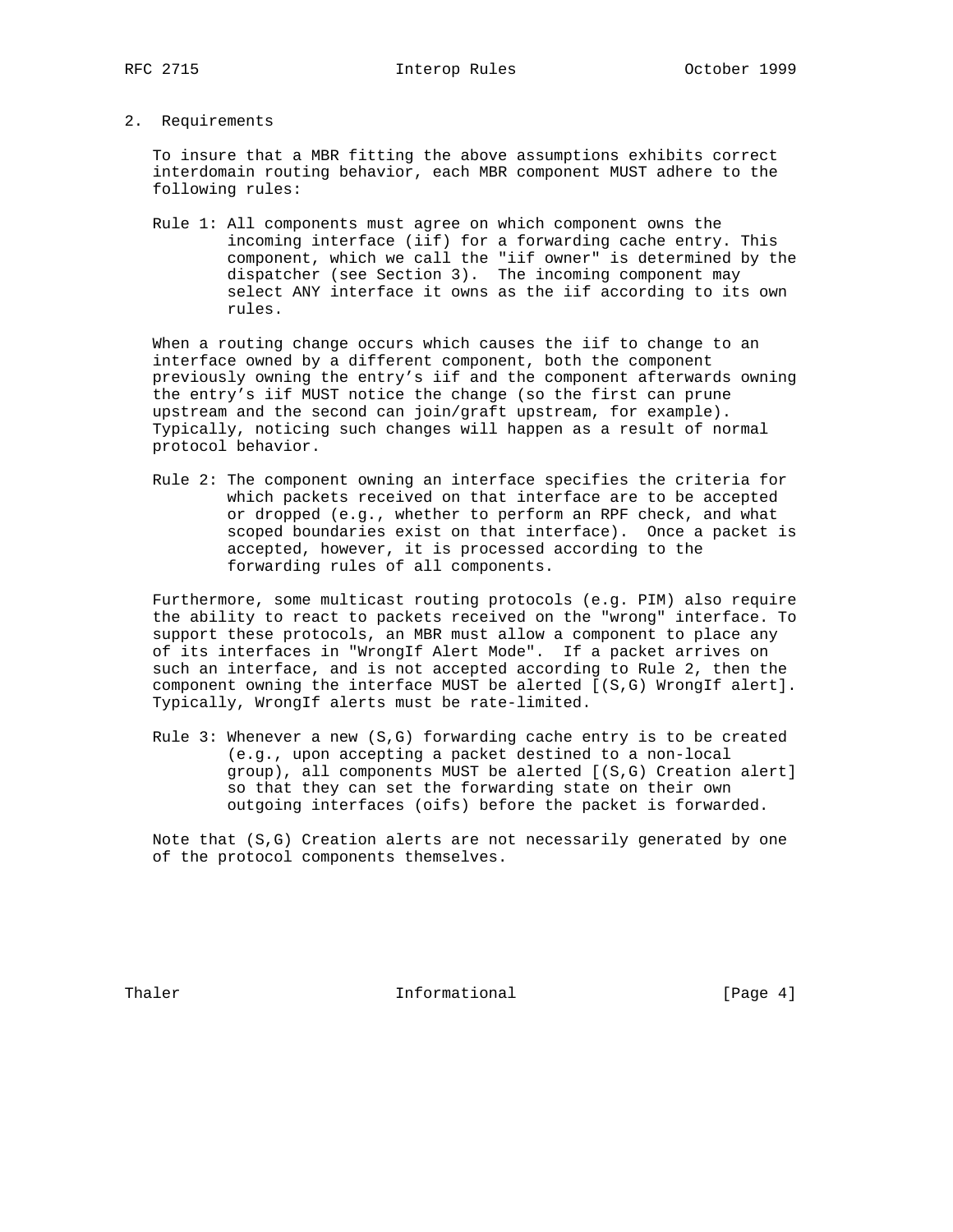- Rule 4: When a component removes the last oif from an (S,G) forwarding cache entry whose iif is owned by another component, or when such an (S,G) forwarding cache entry is created with an empty oif list, the component owning the iif MUST be alerted [(S,G) Prune alert] (so it can send a prune, for example).
- Rule 5: When the first oif is added to an  $(S,G)$  forwarding cache entry whose iif is owned by another component, the component owning the iif MUST be alerted [(S,G) Join alert] (so it can send a join or graft, for example).

 The oif list in rules 4 and 5 must also logically include any virtual encapsulation interfaces such as those used for tunneling or for sending encapsulated packets to an RP/core.

 Rule 6: Unless a component reports the aggregate group membership in the direction of its interfaces, it MUST be a "wildcard receiver" for all sources whose RPF interface is owned by another component ("externally-reached" sources). In addition, a component MUST be a "wildcard receiver" for all sources whose RPF interface is owned by that component ("internally-reached" sources) if any other component of the MBR is a wildcard receiver for externally-reached sources; this will happen naturally as a result of Rule 5 when it receives a (\*,\*) Join alert.

 For example, if the backbone does not keep global membership information, all MBR components in the backbone in a tree topology of domains, as well as all components owning the RPF interface towards the backbone are wildcard receivers for externally-reached sources.

 MBRs need not be wildcard receivers (for internally- or externally reached sources) if a higher-level routing protocol, such as BGMP, is used for routing between domains.

2.1. Deleting Forwarding Cache Entries

 Special care must be taken to follow Rules 4 and 5 when forwarding cache entries can be deleted at will. Specifically, a component must be able to determine when the combined oiflist for (S,G) goes from null to non-null, and vice versa.

 This can be done in any implementation-specific manner, including, but not limited to, the following possibilities:

Thaler **Informational** Informational [Page 5]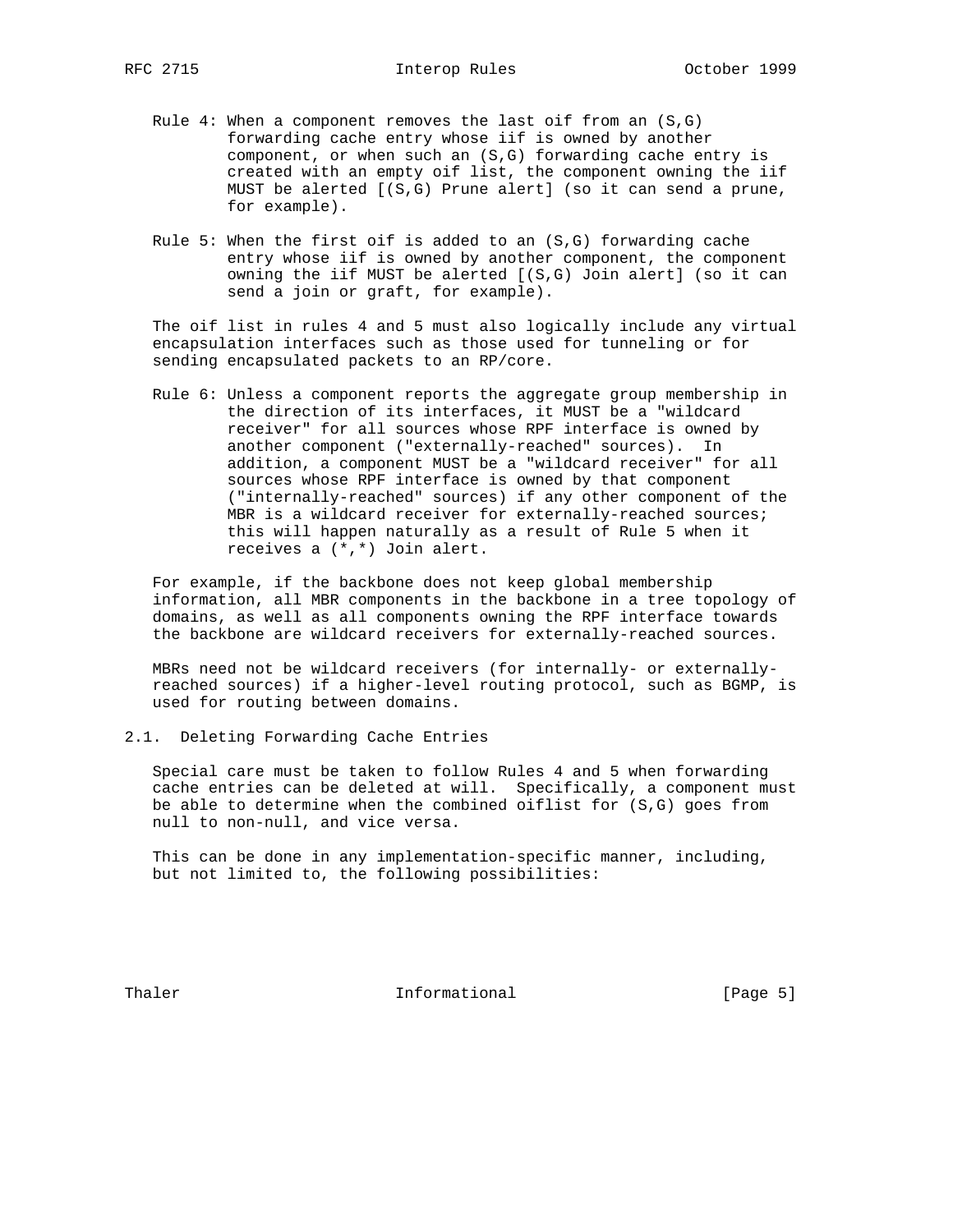- o Whenever a component would modify the oiflist of a single forwarding cache entry if one existed, one is first created. The oiflist is then modified and Rules 4 and 5 applied after an (S,G) Creation alert is sent to all components and all components have updated the oiflist. OR,
- o When a forwarding cache entry is to be deleted, a new alert [(S,G) Deletion alert] is sent to all components, and the entry is only deleted if all components then grant permission. Each component could then grant permission only if it had no (S,G) route table entry.

# 2.2. Additional Recommendation

 Using (\*,G) Join alerts and (\*,G) Prune alerts can reduce bandwidth usage by avoiding broadcast-and-prune behavior among domains when it is unnecessary. This optimization requires that each component be able to determine which other components are interested in any given group.

 Although this may be done in any implementation-dependent method, one example would be to maintain a common table (which we call the Component-Group Table) indexed by group-prefix, listing which components are interested in each group(prefix). Thus, any components which are wildcard receivers for externally-reached sources (i.e., those whose RPF interface is owned by another component) would be listed in all entries of this table, including a default entry. This table is thus loosely analogous to a forwarding cache of (\*,G) entries, except that no distinction is made between incoming and outgoing interfaces.

3. Alert Dispatchers

 We assume that each MBR has an "alert dispatcher". The dispatcher is responsible for selecting, for each (S,G) entry in the shared forwarding cache, the component owning the iif. It is also responsible for selecting to which component(s) a given alert should be sent.

3.1. The "Interop" Dispatcher

 We describe here rules that may be used in the absence of any inter domain multicast routing protocol, to enable interoperability in a tree topology of domains. If an inter-domain multicast routing protocol is in use, another dispatcher should be used instead. The Interop dispatcher does not own any interfaces.

Thaler **Informational Informational** [Page 6]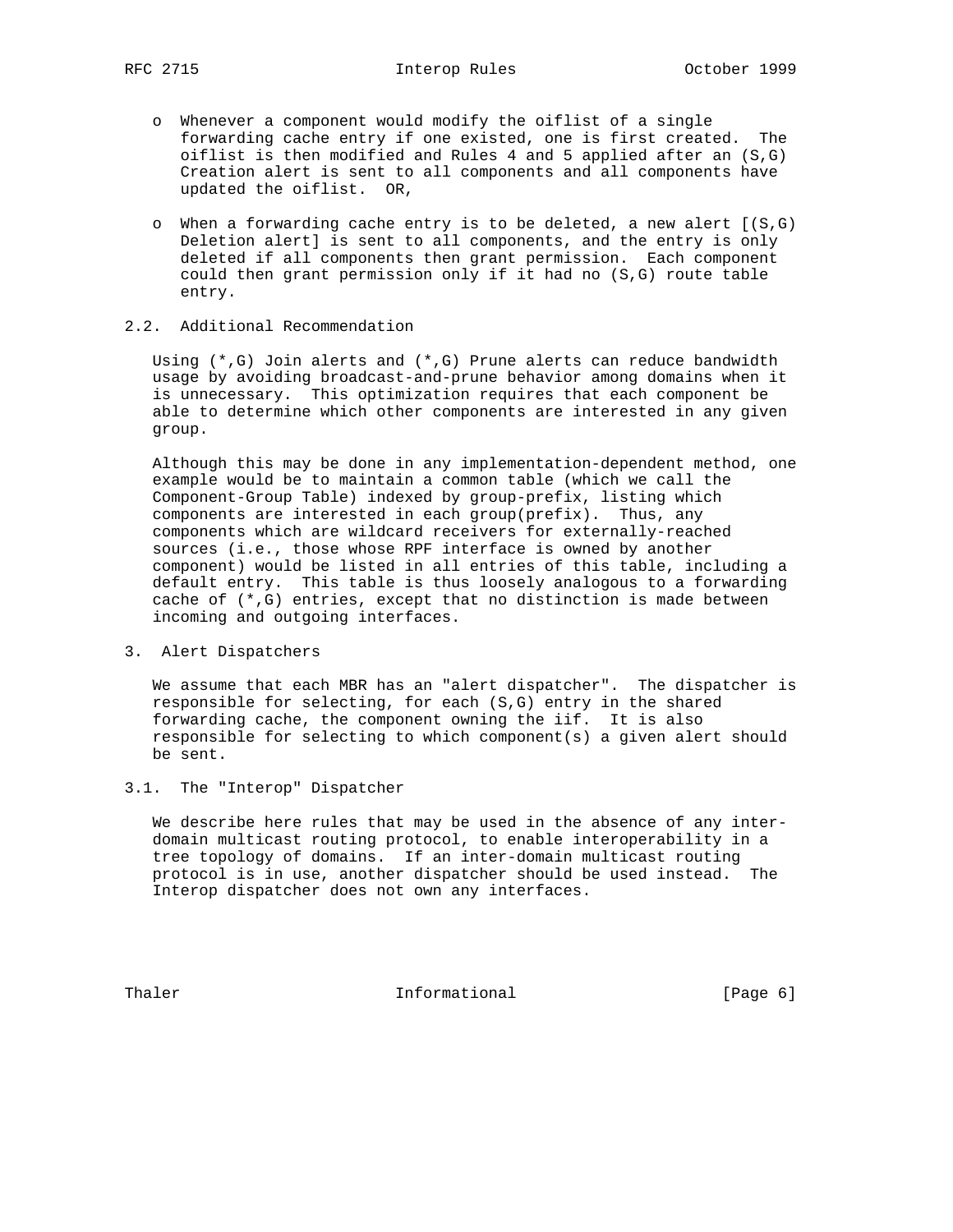RFC 2715 **Interop Rules** October 1999

 To select the iif of an (S,G) entry, the iif owner is the component owning the next-hop interface towards S in the multicast RIB.

The "iif owner" of  $(*,G)$  and  $(*,*)$  entries is the Interop dispatcher itself. This allows the Interop dispatcher to receive relevant alerts without owning any interfaces.

## 3.1.1. Processing Alerts

 If the Interop dispatcher receives an (S,G) Creation alert, it adds no interfaces to the entry's oif list, since it owns none.

When the Interop dispatcher receives a  $(*,G)$  Prune alert, the following actions are taken, depending on the number of components N which want to receive data for G. If N has just changed from 2 to 1, a (\*,G) Prune alert is sent to the remaining component. If N has just changed from  $1$  to  $0$ , a  $(*,G)$  Prune alert is sent to ALL components other than the 1.

When the Interop dispatcher receives a  $(*$ , G) Join alert, the following actions are taken, depending on the number of components N which want to receive data for G. If N has just changed from 0 to 1, a (\*,G) Join alert is sent to ALL components other than the 1. If N has just changed from  $1$  to  $2$ , a  $(*$ ,  $G)$  Join alert is sent to the original (1) component.

# 3.2. "BGMP" Dispatcher

 This dispatcher can be used with an inter-domain multicast routing protocol (such as BGMP) which allows global (S,G) and (\*,G) trees.

 The iif owner of an (S,G) entry is the component owning the next-hop interface towards S in the multicast RIB.

The iif owner of a  $(*$ , G) entry is the component owning the next-hop interface towards G in the multicast RIB.

## 3.2.1. Processing Alerts

This dispatcher simply forwards all  $(S, G)$  and  $(*, G)$  alerts to the iif owner of the associated entry.

#### 4. Multicast Routing Protocol Components

 In this section, we describe how the rules in section 2 apply to current versions of various protocols. Future versions, and additional protocols, should describe how these rules apply in a separate document.

Thaler **Informational Informational** [Page 7]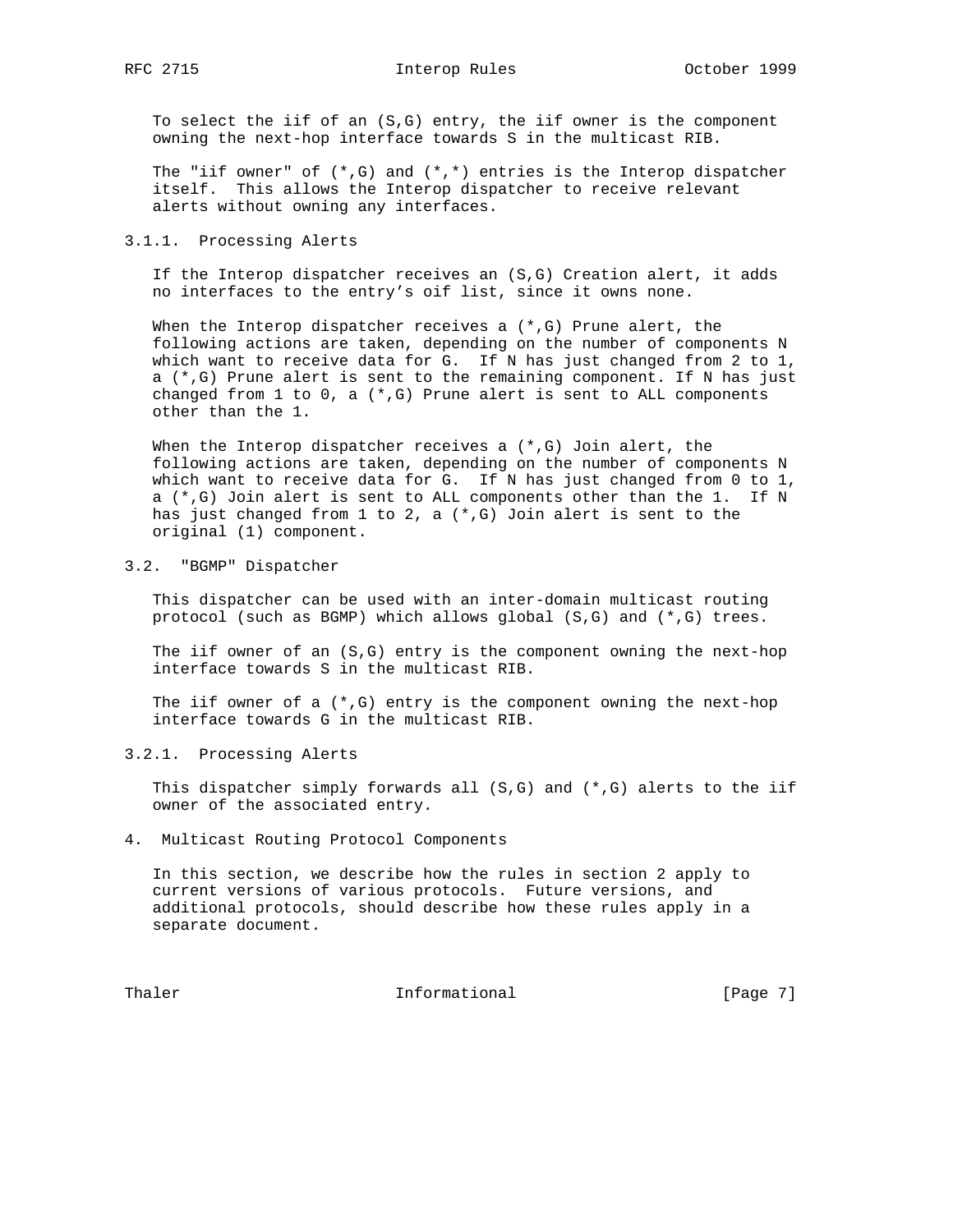# 4.1. DVMRP

 In this section we describe how the rules in section 2 apply to DVMRP. We assume that the reader is familiar with normal DVMRP behavior as specified in [2].

 As with all broadcast-and-prune protocols, DVMRP components are automatically wildcard receivers for internally-reached sources. Unless some form of Domain-Wide-Reports (DWRs) [10] (synonymous with Regional-Membership-Reports as described in [1]) are added to DVMRP in the future, all DVMRP components also act as wildcard receivers for externally-reached sources. If DWRs are available for the domain, then a DVMRP component acts as a wildcard receiver for externally-reached sources only if internally-reached domains exist which do not support some form of DWRs.

 One simple heuristic to approximate DWRs is to assume that if there are any internally-reached members, then at least one of them is a sender. With this heuristic, the presense of any (S,G) state for internally-reached sources can be used instead. Sending a data packet to a group is then equivalent to sending a DWR for the group.

### 4.1.1. Generating Alerts

 A (\*,\*) Join alert is sent to the iif owner of the (\*,\*) entry (e.g., the Interop dispatcher) when the first component becomes a wildcard receiver for external sources. This may occur when a DVMRP component starts up which does not support some form of DWRs.

A  $(*,*)$  Prune alert is sent to the iif owner of the  $(*,*)$  entry (e.g., the Interop dispatcher) when all components are no longer wildcard receivers for external sources. This may occur when a DVMRP component which does not support some form of DWRs shuts down.

 An (S,G) Prune alert is sent to the component owning the iif for a forwarding cache entry whenever the last oif is removed from the entry, and the iif is owned by another component. In DVMRP, this may happen when:

 o A DVMRP (S,G) Prune message is received on the logical interface.

 An (S,G) Join alert is sent to the component owning the iif for a forwarding cache entry whenever the first logical oif is added to an entry, and the iif is owned by another component. In DVMRP, this may happen when any of the following occur:

Thaler **Informational Informational** [Page 8]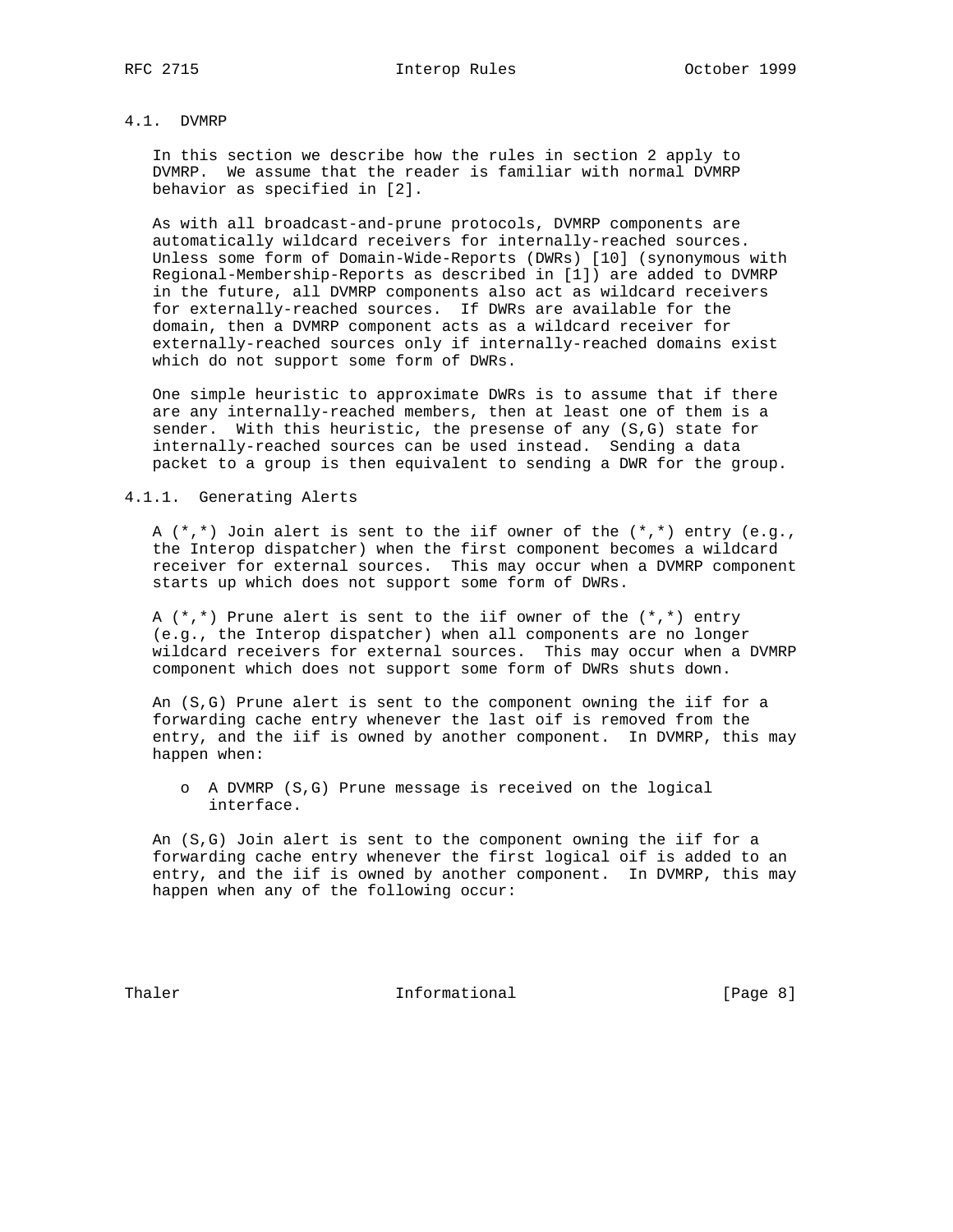- o The oif's prune timer expires, or
- o A DVMRP (S,G) Graft message is received on the logical interface, or
- o IGMP [7] notifies DVMRP that directly-connected members of G now exist on the interface.

 When it is known, for a group G, that there are no longer any members in the DVMRP domain which receive data for externally-reached sources from the local router, a  $(*,G)$  Prune alert is sent to the "iif owner" for (\*,G) according to the dispatcher. In DVMRP, this may happen when:

- o The DWR for G times out, or
- o The members-are-senders approximation is being used and the last (S,G) entry for G is timed out.

 When it is first known that there are members of a group G in the DVMRP domain, a (\*,G) Join alert is sent to the "iif owner" of (\*,G). In DVMRP, this may happen when either of the following occurs:

- o A DWR is received for G, or
- o The members-are-senders approximation is being used and a data packet for G is received on one of the component's interfaces.

## 4.1.2. Processing Alerts

When a DVMRP component receives an (S,G) Creation alert, it adds all the component's interfaces to the entry's oif list (according to normal DVMRP behavior) EXCEPT:

- o the iif,
- o interfaces without local members of the entry's group, and for which DVMRP (S,G) Prune messages have been received from all downstream dependent neighbors.
- o interfaces for which the router is not the designated forwarder for S,
- o and interfaces with scoped boundaries covering the group.

 When a DVMRP component receives an (S,G) Prune alert, and the forwarding cache entry's oiflist is empty, it sends a DVMRP (S,G) Prune message to the upstream neighbor according to normal DVMRP behavior.

When a DVMRP component receives a  $(*$ , G) or  $(*,*)$  Prune alert, it is treated as if an (S,G) Prune alert were received for every existing DVMRP (S,G) entry covered. In addition, if DWRs are being used, a DWR Leave message is sent within its domain.

Thaler Informational [Page 9]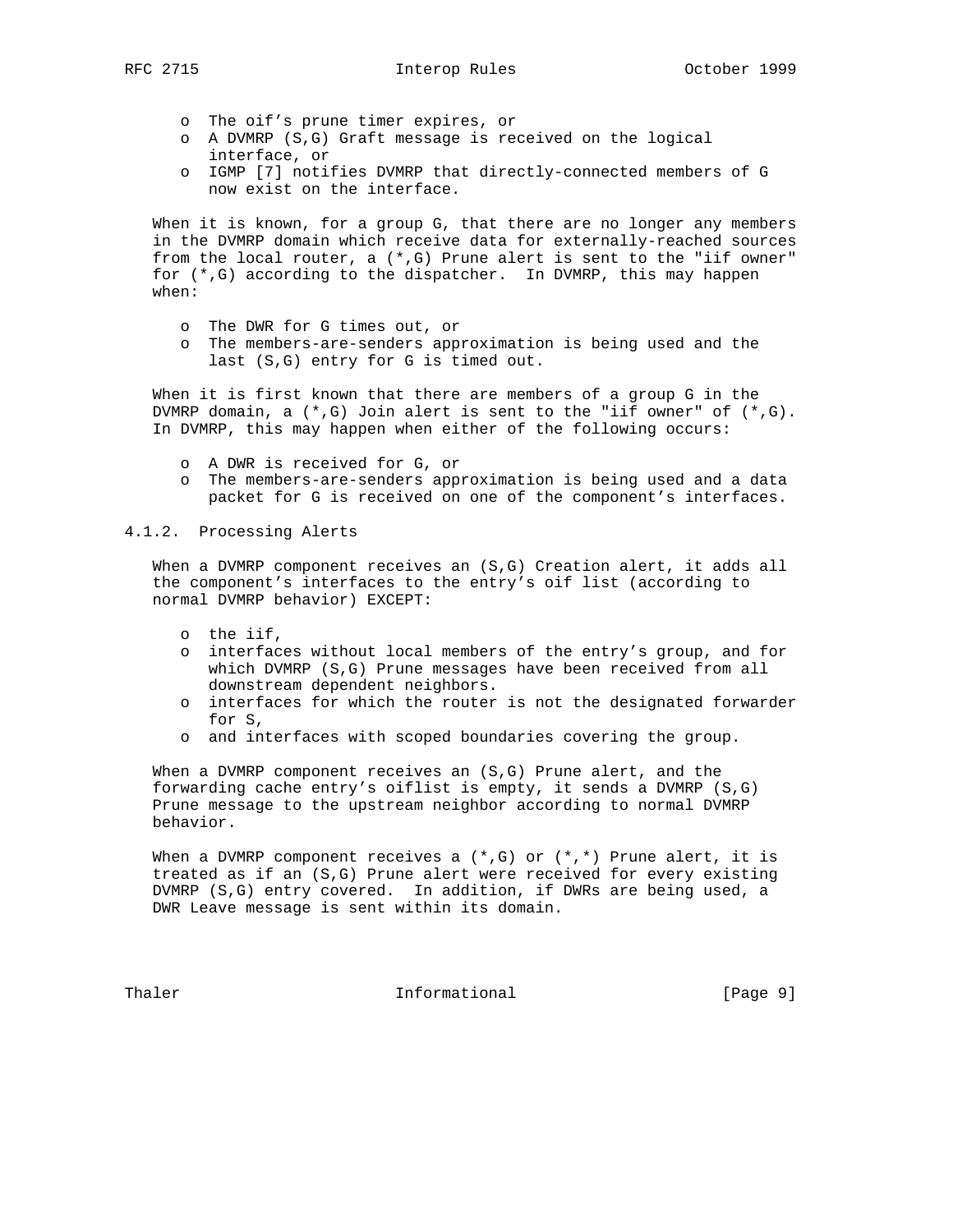RFC 2715 **Interop Rules** October 1999

When a DVMRP component receives an (S,G) Join alert, and a prune was previously sent upstream, it sends a DVMRP (S,G) Graft message to the upstream neighbor according to normal DVMRP behavior.

When a DVMRP component receives a  $(*$ , G) or  $(*,*)$  Join alert, it is treated as if an (S,G) Join alert were received for every existing DVMRP (S,G) entry covered. In addition, if DWRs are being used, the component sends a DWR Join message within its domain.

#### 4.2. MOSPF

 In this section we describe how the rules in section 2 apply to MOSPF. We assume that the reader is familiar with normal MOSPF behavior as specified in [3]. We note that MOSPF allows joining and pruning entire groups, but not individual sources within groups.

 Although interoperability between MOSPF and dense-mode protocols (such as DVMRP) is specified in [3], we describe here how an MOSPF implementation may interoperate with all other multicast routing protocols.

 An MOSPF component acts as a wildcard receiver for internally-reached sources if and only if any other component is a wildcard receiver for externally-reached sources. An MOSPF component acts as a wildcard receiver for externally-reached sources only if internally-reached domains exist which do not support some form of Domain-Wide-Reports (DWRs) [10]. Since MOSPF floods membership information throughout the domain, MOSPF itself is considered to support a form of DWRs natively.

## 4.2.1. Generating Alerts

A  $(*,*)$  Join alert is sent to the iif owner of the  $(*,*)$  entry  $(e.g.,)$  the Interop dispatcher) when the first component becomes a wildcard receiver for external sources. This may occur when an MOSPF component starts up and decides to act in this role.

A  $(*,*)$  Prune alert is sent to the iif owner of the  $(*,*)$  entry (e.g., the Interop dispatcher) when all components are no longer wildcard receivers for external sources. This may occur when an MOSPF component which was acting in this role shuts down.

 When it is known that there are no longer any members of a group G in the MOSPF domain, a  $(*$ , G) Prune alert is sent to the "iif owner" for (\*,G) according to the dispatcher. In MOSPF, this may happen when either:

Thaler **Informational Informational** [Page 10]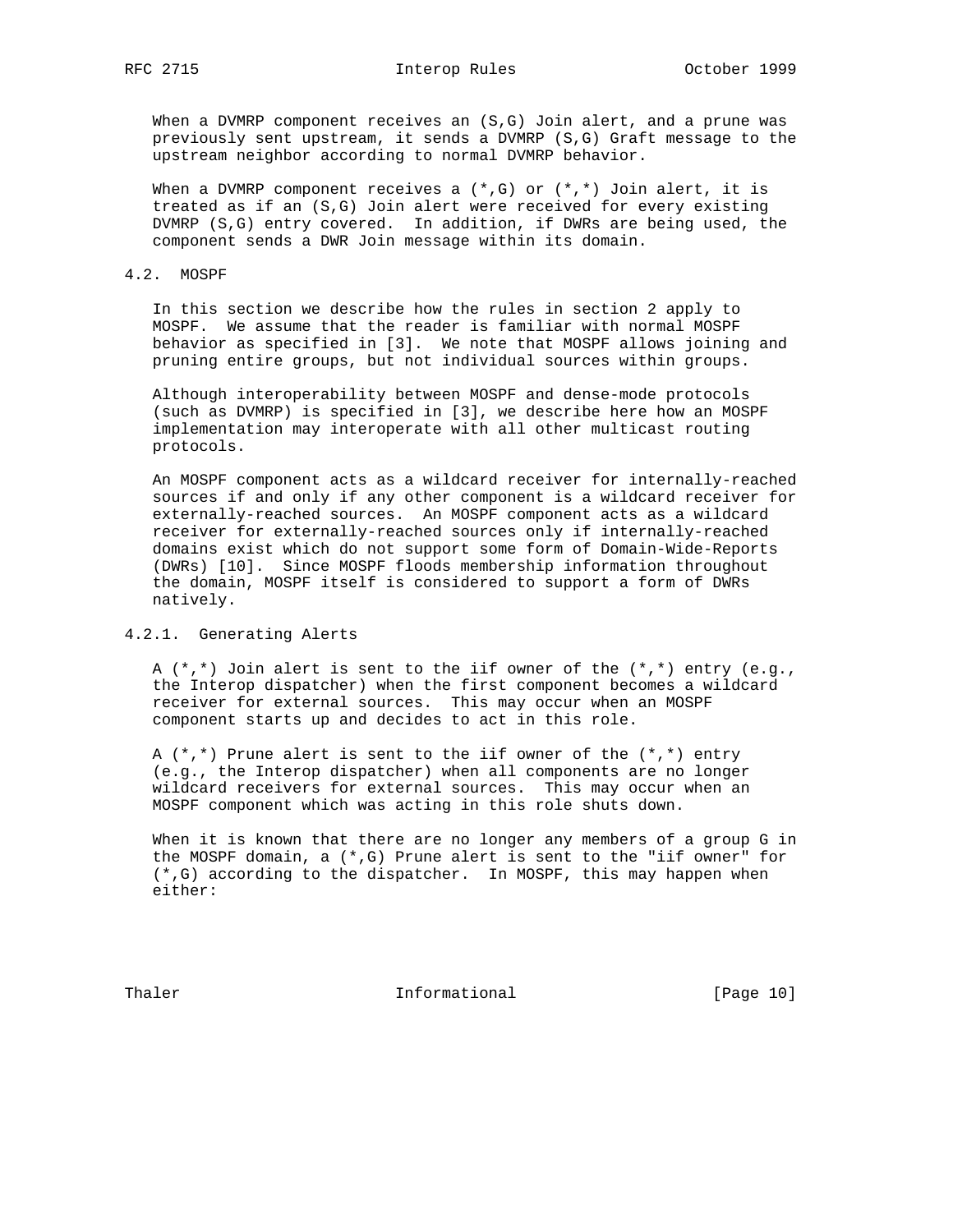- o IGMP notifies MOSPF that there are no longer any directly connected group members on an interface, or
- o Any router's group-membership-LSA for G is aged out.

 When it is first known that there are members of a group G in the MOSPF domain, a (\*,G) Join alert is sent to the "iif owner" of (\*,G), according to the dispatcher. In MOSPF, this may happen when any of the following occur:

- o IGMP notifies MOSPF that directly-connected group members now exist on the interface, or
- o A group-membership-LSA is received for G.

## 4.2.2. Processing Alerts

 When an MOSPF component receives an (S,G) Creation alert, it calculates the shortest path tree for the MOSPF domain, and adds the downstream interfaces to the entry's oif list according to normal MOSPF behavior.

When an MOSPF component receives an  $(S,G)$  Prune alert, the alert is ignored, since MOSPF can only prune entire groups at a time.

When an MOSPF component receives a  $(*,G)$  Prune alert, and there are no directly-connected members on any MOSPF interface, the router "prematurely ages" out its group-membership-LSA for G in the MOSPF domain according to normal MOSPF behavior.

 When an MOSPF component receives either an (S,G) Join alert or a (\*,G) Join alert, and G was not previously included in the router's group-membership-LSA (and the component is not a wildcard multicast receiver), it originates a group-membership-LSA in the MOSPF domain according to normal MOSPF behavior.

When an MOSPF component receives a  $(*,*)$  Prune alert, it ceases to be a wildcard multicast receiver in its domain.

When an MOSPF component receives a  $(*,*)$  Join alert, it becomes a wildcard multicast receiver in its domain.

4.3. PIM-DM

 In this section we describe how the rules in section 2 apply to Dense-mode PIM. We assume that the reader is familiar with normal PIM-DM behavior as specified in [6].

Thaler **Informational Informational** [Page 11]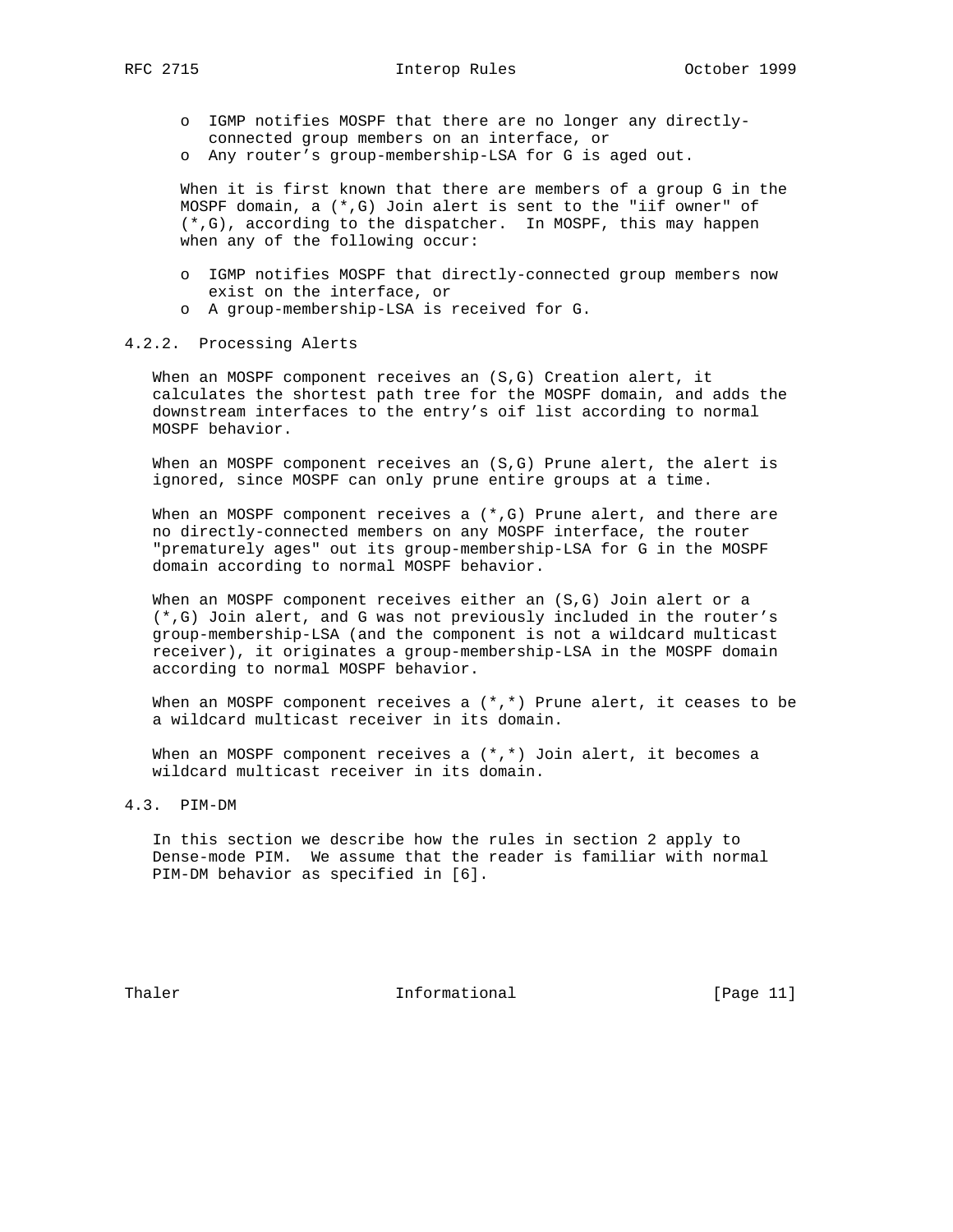As with all broadcast-and-prune protocols, PIM-DM components are automatically wildcard receivers for internally-reached sources. Unless some form of Domain-Wide-Reports (DWRs) [10] are added to PIM-DM in the future, all PIM-DM components also act as wildcard receivers for externally-reached sources. If DWRs are available for the domain, then a PIM-DM component acts as a wildcard receiver for externally-reached sources only if internally-reached domains exist which do not support some form of DWRs.

 One simple heuristic to approximate DWRs is to assume that if there are any internally-reached members, then at least one of them is a sender. With this heuristic, the presense of any (S,G) state for internally-reached sources can be used instead. Sending a data packet to a group is then equivalent to sending a DWR for the group.

## 4.3.1. Generating Alerts

A  $(*,*)$  Join alert is sent to the iif owner of the  $(*,*)$  entry  $(e.g.,)$  the Interop dispatcher) when the first component becomes a wildcard receiver for external sources. This may occur when a PIM-DM component starts up which does not support some form of DWRs.

A  $(*,*)$  Prune alert is sent to the iif owner of the  $(*,*)$  entry (e.g., the Interop dispatcher) when all components are no longer wildcard receivers for external sources. This may occur when a PIM- DM component which does not support some form of DWRs shuts down.

 A (S,G) Prune alert is sent to the component owning the iif for a forwarding cache entry whenever the last oif is removed from the forwarding cache entry, and the iif is owned by another component. In PIM-DM, this may happen when:

- o A PIM (S,G) Join/Prune message with S in the prune list is received on a point-to-point interface.
- o The Oif-Timer in an (S,G) route table entry expires.
- o A PIM (S,G) Assert message from a preferred neighbor is received on the interface.

 A (S,G) Join alert is sent to the component owning the iif for a forwarding cache entry whenever the first oif is added to an entry, and the iif is owned by another component. In PIM-DM, this may happen when any of the following occur:

- o The oif's prune timer expires, or
- o A PIM-DM (S,G) Graft message is received on the interface, or
- o IGMP notifies PIM-DM that directly-connected group members now exist on the interface.

Thaler **Informational Informational** [Page 12]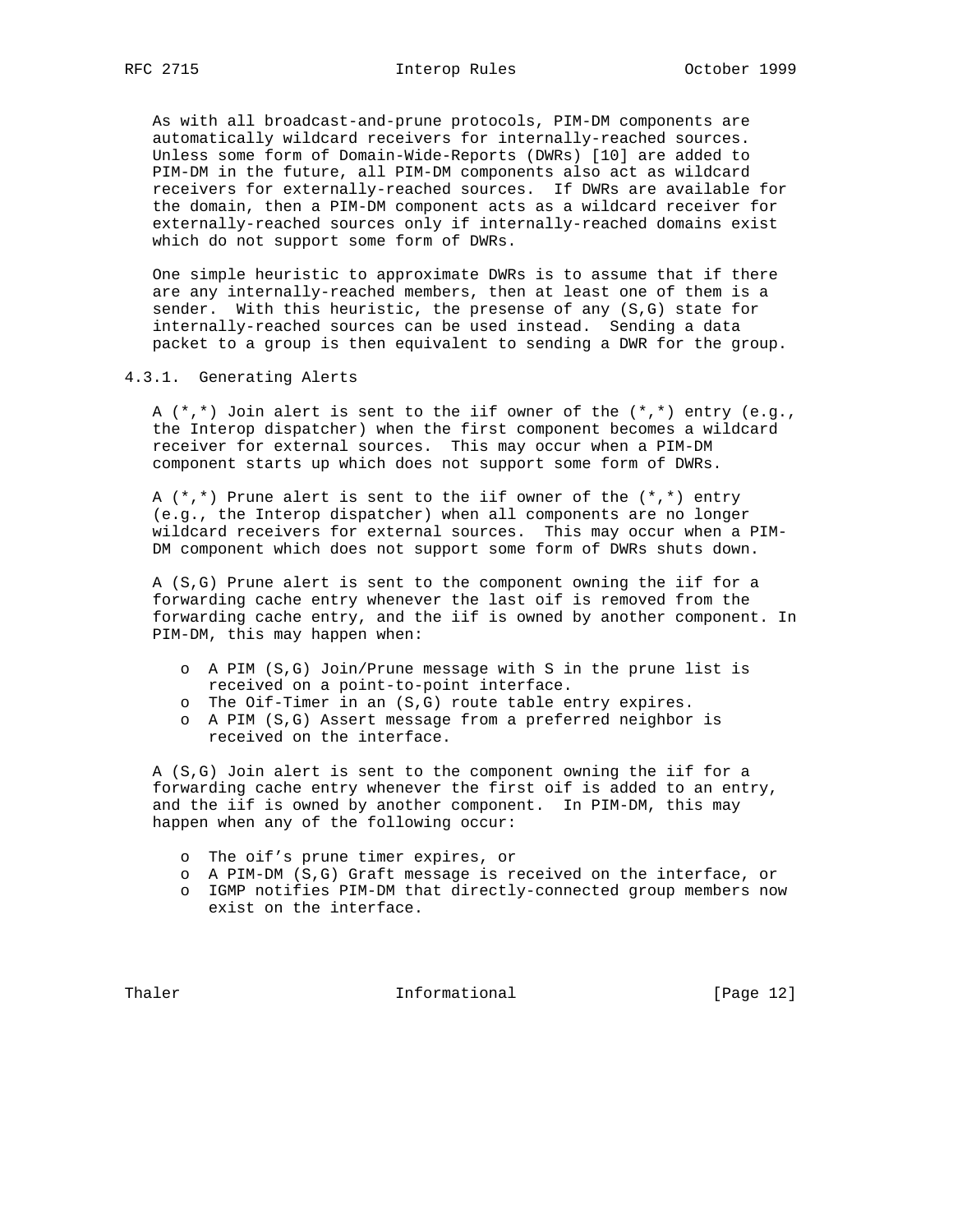When it is known that there are no longer any members of a group G in the PIM-DM domain which receive data for externally-reached sources from the local router, a  $(*$ , G) Prune alert is sent to the "iif owner" for (\*,G) according to the dispatcher. In PIM-DM, this may happen when:

- o The DWR for G times out.
- o The members-are-senders approximation is being used and PIM- DM's last (S,G) entry for G is timed out.

 When it is first known that there are members of a group G in the PIM-DM domain, a (\*,G) Join alert is sent to the "iif owner" of (\*,G), according to the dispatcher. In PIM-DM, this may happen when either of the following occurs:

- o A DWR is received for G.
- o The members-are-senders approximation is being used and a data packet for G is received on one of the component's interfaces.

#### 4.3.2. Processing Alerts

 When a PIM-DM component receives an (S,G) Creation alert, it adds the component's interfaces to the entry's oif list (according to normal PIM-DM behavior) EXCEPT:

- o the iif,
- o leaf networks without local members of the entry's group,
- o and interfaces with scoped boundaries covering the group.

When a PIM-DM component receives an  $(S,G)$  Prune alert, and the forwarding cache entry's oiflist is empty, it sends a PIM-DM (S,G) Prune message to the upstream neighbor according to normal PIM-DM behavior.

When a PIM-DM component receives a  $(*,G)$  or  $(*,*)$  Prune alert, it is treated as if an (S,G) Prune alert were received for every matching (S,G) entry.

When a PIM-DM component receives an  $(S,G)$  Join alert, and an  $(S,G)$  prune was previously sent upstream, it sends a PIM-DM (S,G) Graft message to the upstream neighbor according to normal PIM-DM behavior.

When a PIM-DM component receives a  $(*,G)$  or  $(*,*)$  Join alert, then for each matching (S,G) entry in the PIM-DM routing table for which a prune was previously sent upstream, it sends a PIM-DM (S,G) Graft message to the upstream neighbor according to normal PIM-DM behavior. In addition, if DWR's are being used, the component sends a DWR Join message within its domain.

Thaler **Informational Informational** [Page 13]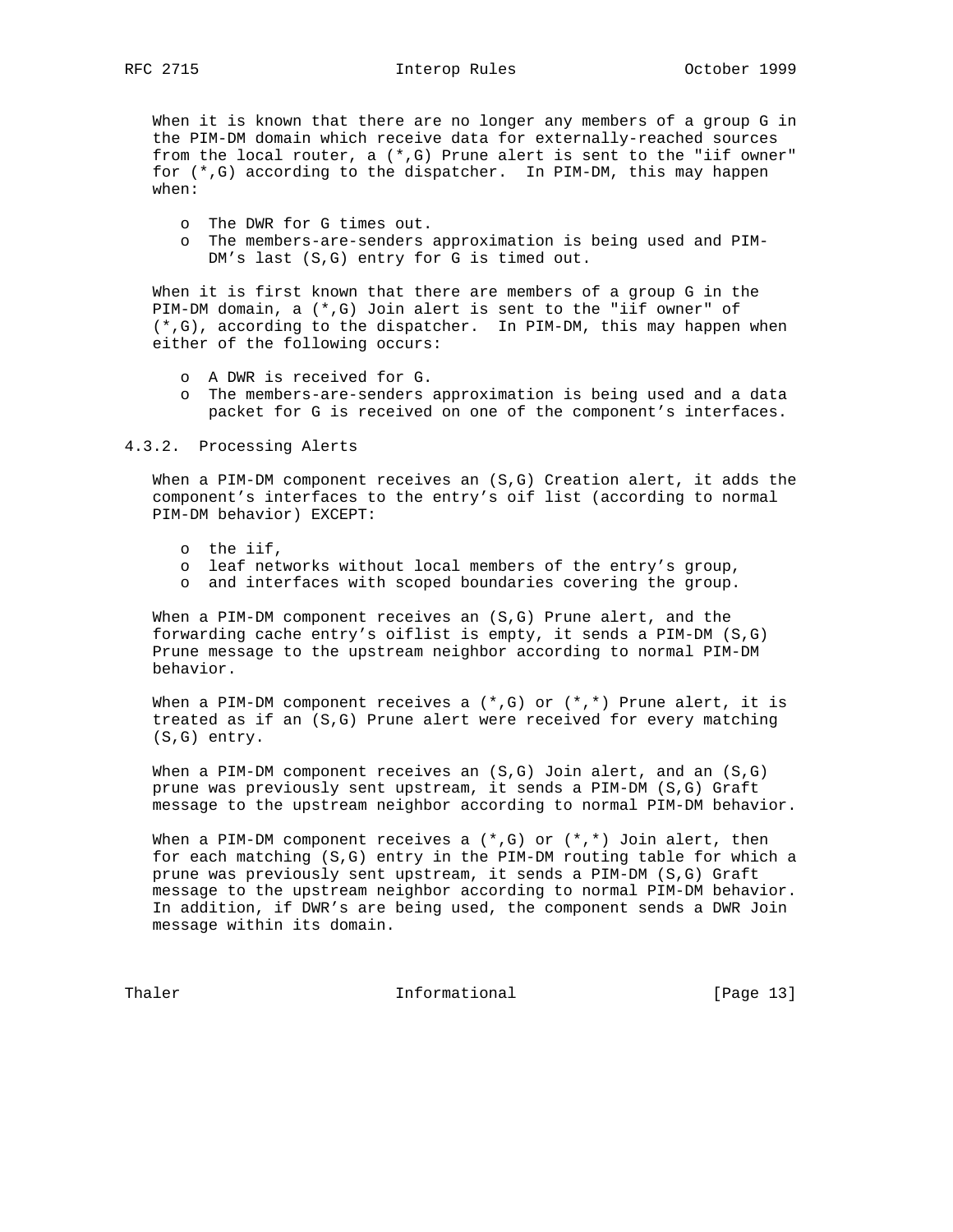# 4.4. PIM-SM

 In this section we describe how the rules in section 2 apply to Sparse-mode PIM. We assume that the reader is familiar with normal PIM-SM behavior, as specified in [4].

 To achieve correct PIM-SM behavior within the domain, the PIM-SM domain MUST be convex so that Bootstrap messages reach all routers in the domain. That is, the shortest-path route from any internal router to any other internal router must lie entirely within the PIM domain.

 Unless some form of Domain-Wide-Reports (DWRs) [10] are added to PIM-SM in the future, all PIM-SM components act as wildcard receivers for externally-reached sources. If DWRs are available for the domain, then a PIM-SM component acts as a wildcard receiver for externally-reached sources only if internally-reached domains exist which do not support some form of DWRs.

 A PIM-SM component acts as a wildcard receiver for internally-reached sources if and only if any other component is a wildcard receiver for externally-reached sources. It does this by periodically sending (\*,\*,RP) Joins to all RPs for non-local groups (for example, 239.x.x.x is considered locally-scoped, and PIM-SM components do not send (\*,\*,RP) Joins to RPs supporting only that portion of the address space). The period is set according to standard PIM-SM rules for periodic Join/Prune messages.

 To properly instantiate Rule 1, whenever PIM creates a PIM (S,G) entry for an externally-reached source, and the next hop towards S is reached via an interface owned by another component, the iif should always point towards S and not towards the RP for G. In addition, the Border-bit is set in all PIM Register messages for this entry.

 Finally, the PIM-SM component acts as a DR for externally-reached receivers in terms of being able to switch to the shortest-path tree for internally-reached sources.

4.4.1. Generating Alerts

 A (\*,\*) Join alert is sent to the iif owner of the (\*,\*) entry (e.g., the Interop dispatcher) when the first component becomes a wildcard receiver for external sources. This may occur when a PIM-SM component starts up and decides to act in this role.

Thaler **Informational Informational** [Page 14]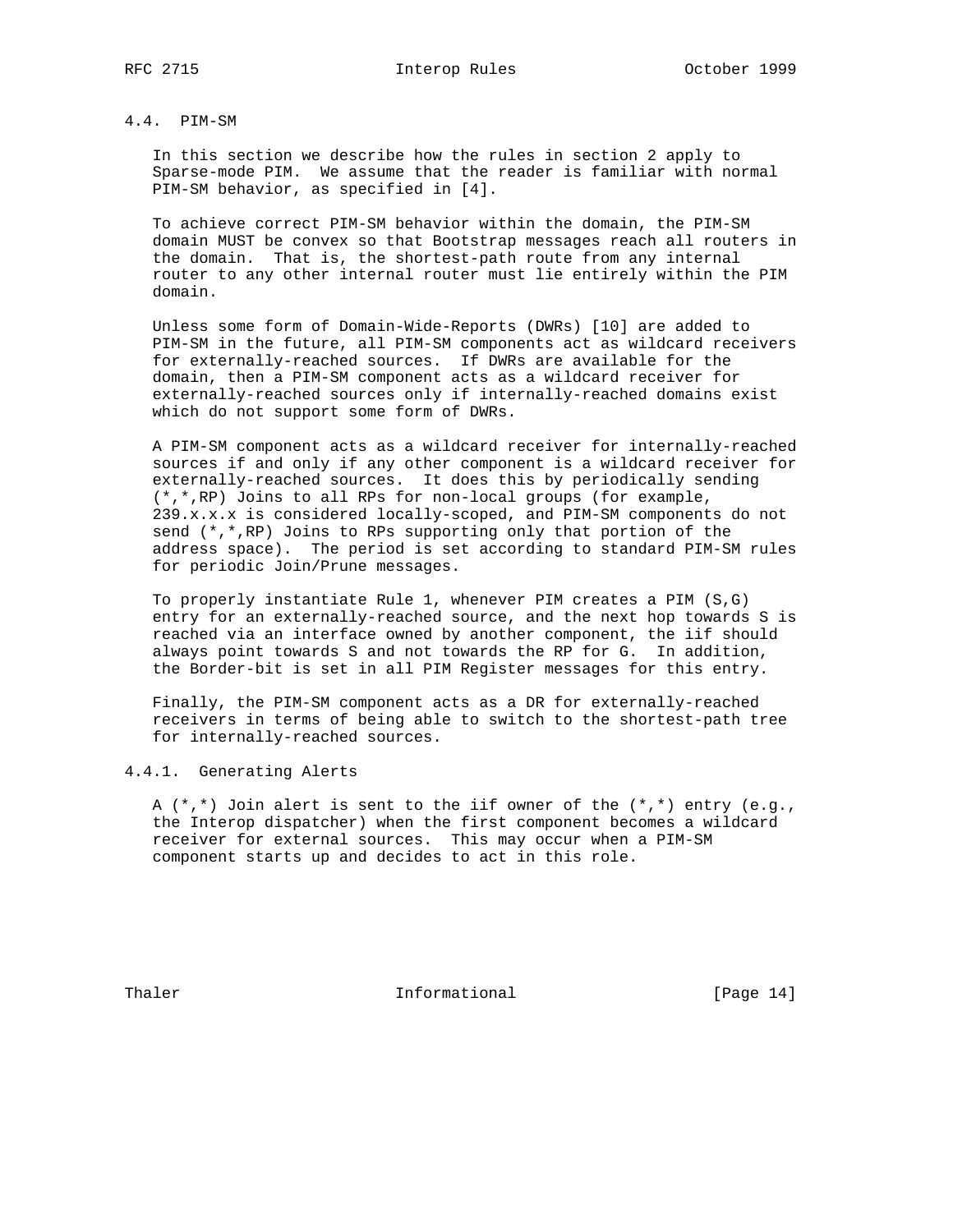A (\*,\*) Prune alert is sent to the iif owner of the (\*,\*) entry (e.g., the Interop dispatcher) when all components are no longer wildcard receivers for external sources. This may occur when a PIM- SM component which was acting in this role shuts down.

 A (S,G) Prune alert is sent to the component owning the iif for a forwarding cache entry whenever the last oif is removed from the entry and the iif is owned by another component. In PIM-SM, this may happen when:

- o A PIM (S,G) Join/Prune message with S in the prune list is received on a point-to-point interface, or
- o A PIM (S,G) Assert from a preferred neighbor was received on the interface, or
- o A PIM Register-Stop message is received for (S,G), or
- o The interface's Oif-Timer for PIM's (S,G) route table entry expires.
- o The Entry-Timer for PIM's (S,G) route table entry expires.

 When it is known that there are no longer any members of a group G in the PIM-SM domain which receive data for externally-reached sources from the local router, a (\*,G) Prune alert is sent to the "iif owner" for (\*,G) according to the dispatcher. In PIM-SM, this may happen when:

- o A PIM (\*,G) Join/Prune message with G in the prune list is received on a point-to-point interface, or
- o A PIM (\*,G) Assert from a preferred neighbor was received on the interface, or
- o IGMP notifies PIM-SM that directly-connected members no longer exist on the interface.
- o The Entry-Timer for PIM's (\*,G) route table entry expires.

 A (S,G) Join alert is sent to the component owning the iif for a forwarding cache entry whenever the first logical oif is added to an entry and the iif is owned by another component. In PIM-SM, this may happen when any of the following occur:

- o A PIM (S,G) Join/Prune message is received on the interface, or
- o The Register-Suppression-Timer for (S,G) expires, or
- o The Entry-Timer for an (S,G) negative-cache state route table entry expires.

 When it is first known that there are members of a group G in the PIM-SM domain, a (\*,G) Join alert is sent to the "iif owner" of (\*,G), according to the dispatcher. In PIM-SM, this may happen when any of the following occur:

Thaler **Informational Informational** [Page 15]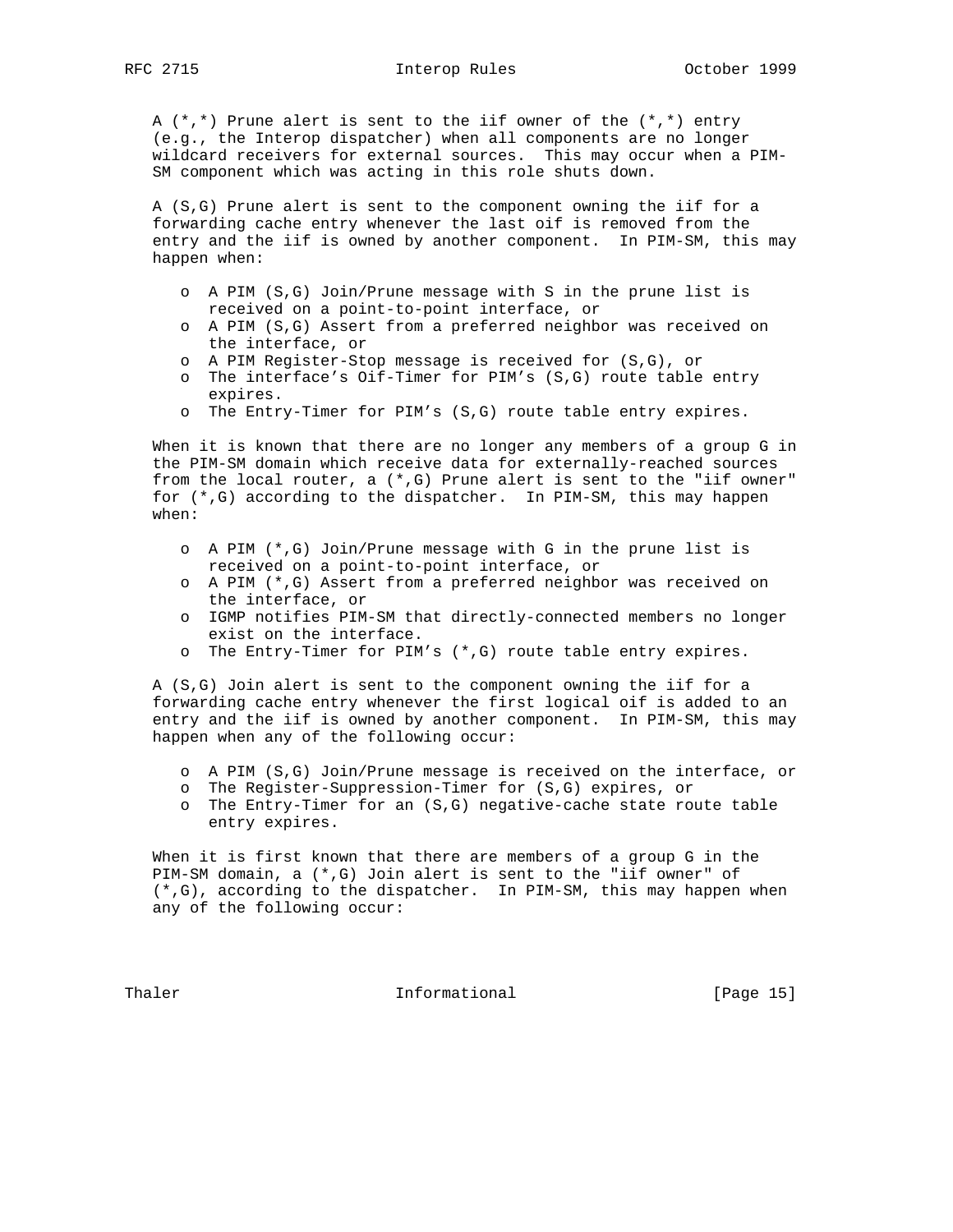- o A PIM (\*,G) Join/Prune message is received on the interface, or
- o A PIM (\*,\*,RP) Join/Prune message is received on the interface, or
- o (\*,G) negative cache state expires, or
- o IGMP notifies PIM that directly-connected group members now exist on the interface.

#### 4.4.2. Processing Alerts

 When a PIM-SM component receives an (S,G) Creation alert, it does a longest match search  $((S,G),$  then  $(*,G),$  then  $(*,*,RP))$  in its multicast routing table. All outgoing interfaces of that entry are then added to the forwarding cache entry. Unless the PIM-SM component owns the iif, the oiflist is also modified to support sending PIM Registers with the Border-bit set to the corresponding RP.

 When a PIM-SM component receives an (S,G) Prune alert, and the forwarding cache entry's oiflist is empty, then for each PIM (S,G) state entry covered, it sends an (S,G) Join/Prune message with S in the prune list to the upstream neighbor according to normal PIM-SM behavior.

When a PIM-SM component receives a  $(*,G)$  Prune alert, it sends a (\*,G) Join/Prune message with G in the prune list to the upstream neighbor towards the RP for G, according to normal PIM-SM behavior.

 When a PIM-SM component receives an (S,G) Join alert, it sends an (S,G) Join/Prune message to the next-hop neighbor towards S, and resets the (S,G) Entry-timer, according to normal PIM-SM behavior.

When a PIM-SM component receives a  $(*$ , G) Join alert, then it sends a (\*,G) Join/Prune message to the next-hop neighbor towards the RP for G, and resets the (\*,G) Entry-timer, according to normal PIM-SM behavior.

When a PIM-SM component receives a  $(*,*)$  Join alert, then it sends (\*,\*,RP) Join/Prune messages towards each RP.

When a PIM-SM component receives a  $(*,*)$  Prune alert, then it sends a (\*,\*,RP) Prune towards each RP.

Thaler **Informational Informational** [Page 16]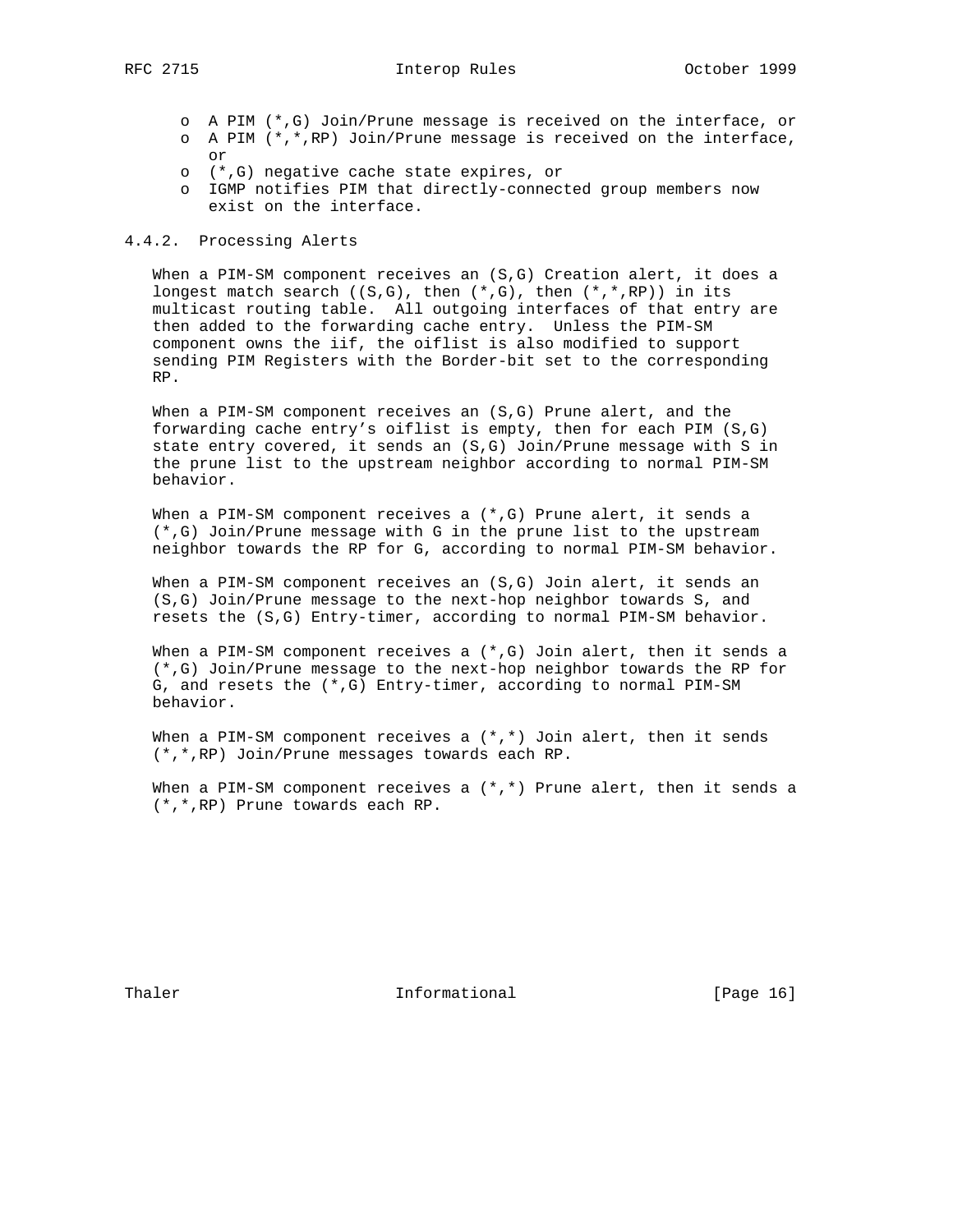# 4.5. CBTv2

 In this section we describe how the rules in section 2 apply to CBTv2. We assume that the reader is familiar with normal CBTv2 behavior as specified in [5]. We note that, like MOSPF, CBTv2 allows joining and pruning entire groups, but not individual sources within groups.

 Interoperability between a single CBTv2 stub domain and a DVMRP backbone is outlined in [8]. Briefly, CBTv2 MBR components are statically configured such that, whenever an external route exists between two or more MBRs, one is designated as the primary, and the others act as non-forwarding (to prevent duplicate packets) backups. Thus, a CBTv2 domain must not serve as transit between two domains if another route between them exists.

 We now describe how a CBTv2 implementation may extend this to interoperate with all other multicast routing protocols. A CBTv2 component acts as a wildcard receiver for internally-reached sources if and only if any other component is a wildcard receiver for externally-reached sources. It does this by sending JOIN-REQUESTs for all non-local group ranges to all known cores, as described in [8].

 Unless some form of Domain-Wide-Reports (DWRs) [10] are added to CBTv2 in the future, all CBTv2 components act as wildcard receivers for externally-reached sources. If DWRs are available for the domain, then a CBTv2 component acts as a wildcard receiver for externally-reached sources only if internally-reached domains exist which do not support some form of DWRs.

4.5.1. Generating Alerts

 A (\*,\*) Join alert is sent to the iif owner of the (\*,\*) entry (e.g., the Interop dispatcher) when the first component becomes a wildcard receiver for external sources. This may occur when a PIM-SM component starts up and decides to act in this role.

A  $(*,*)$  Prune alert is sent to the iif owner of the  $(*,*)$  entry (e.g., the Interop dispatcher) when all components are no longer wildcard receivers for external sources. This may occur when a PIM- SM component which was acting in this role shuts down.

When the last oif is removed from the core tree for  $G$ , a  $(*$ ,  $G)$  Prune alert is sent to the "iif owner" for  $(*$ ,  $G)$  according to the dispatcher. Since CBTv2 always sends all data to the core, the only time this can occur after the entry is created is when the MBR is the core. In this case, the last oif is removed from the entry when:

Thaler **Informational Informational** [Page 17]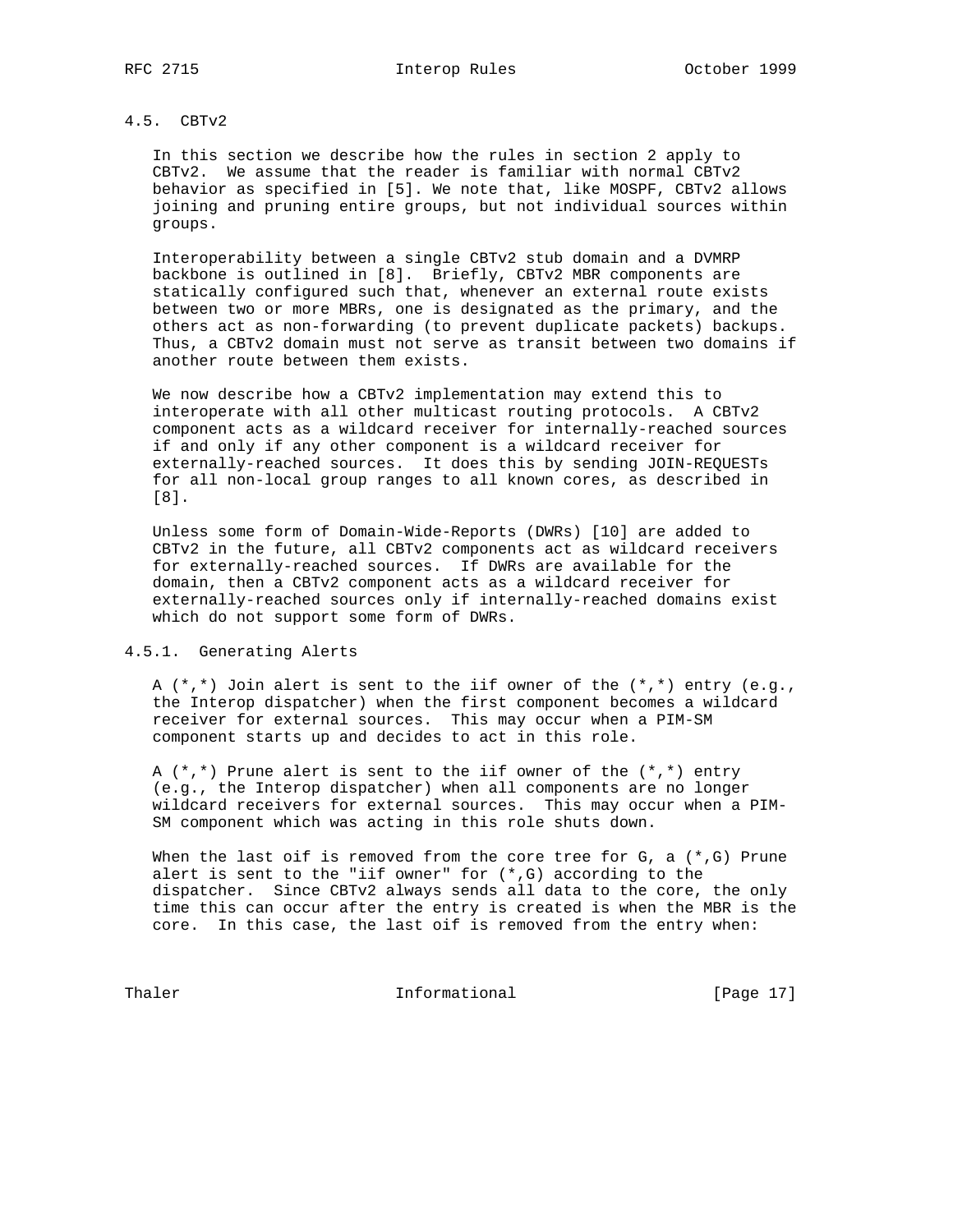- o A QUIT-REQUEST is received on the logical interface, and there are no directly-connected members present on the interface, or
- o IGMP notifies CBT that there are no longer directly-connected members present on the interface, and the interface is not a CBT child interface for group G.

 When the first CBT outgoing interface is added to an existing core tree, a  $(*$ , G) Join alert is sent to the "iif owner" of  $(*$ , G) according to the dispatcher. Since CBTv2 always sends all data to the core, the only time these can occur, other than when the entry is created, is when the MBR is the core. In this case, the first logical oif is added to an entry when:

- o A JOIN-REQUEST for G is received on the interface, or
- o IGMP notifies CBT that directly-connected group members now exist on the interface.

### 4.5.2. Processing Alerts

 When a CBTv2 component receives an (S,G) Creation alert, and the router is functioning as the designated BR, any CBT interfaces which are on the tree for G are added to the forwarding cache entry's oif list (according to normal CBTv2 behavior).

When a CBTv2 component receives an (S,G) Prune alert, the alert is ignored, since CBTv2 cannot prune specific sources. Thus, it will continue to receive packets from S since it must receive packets from other sources in group G.

When a CBTv2 component receives a  $(*,G)$  Prune alert, and the router is not the primary core for G, and the only CBT on-tree interface is the interface towards the core, it sends a QUIT-REQUEST to the next hop neighbor towards the core, according to normal CBTv2 behavior.

When a CBTv2 component receives either an  $(S,G)$  Join alert or a  $(*,G)$  Join alert, and the router is not the primary core for G, and the router is not already on the core-tree for G, it sends a CBT  $(*,G)$  JOIN-REQUEST to the next-hop neighbor towards the core, according to normal CBTv2 behavior.

Thaler **Informational Informational** [Page 18]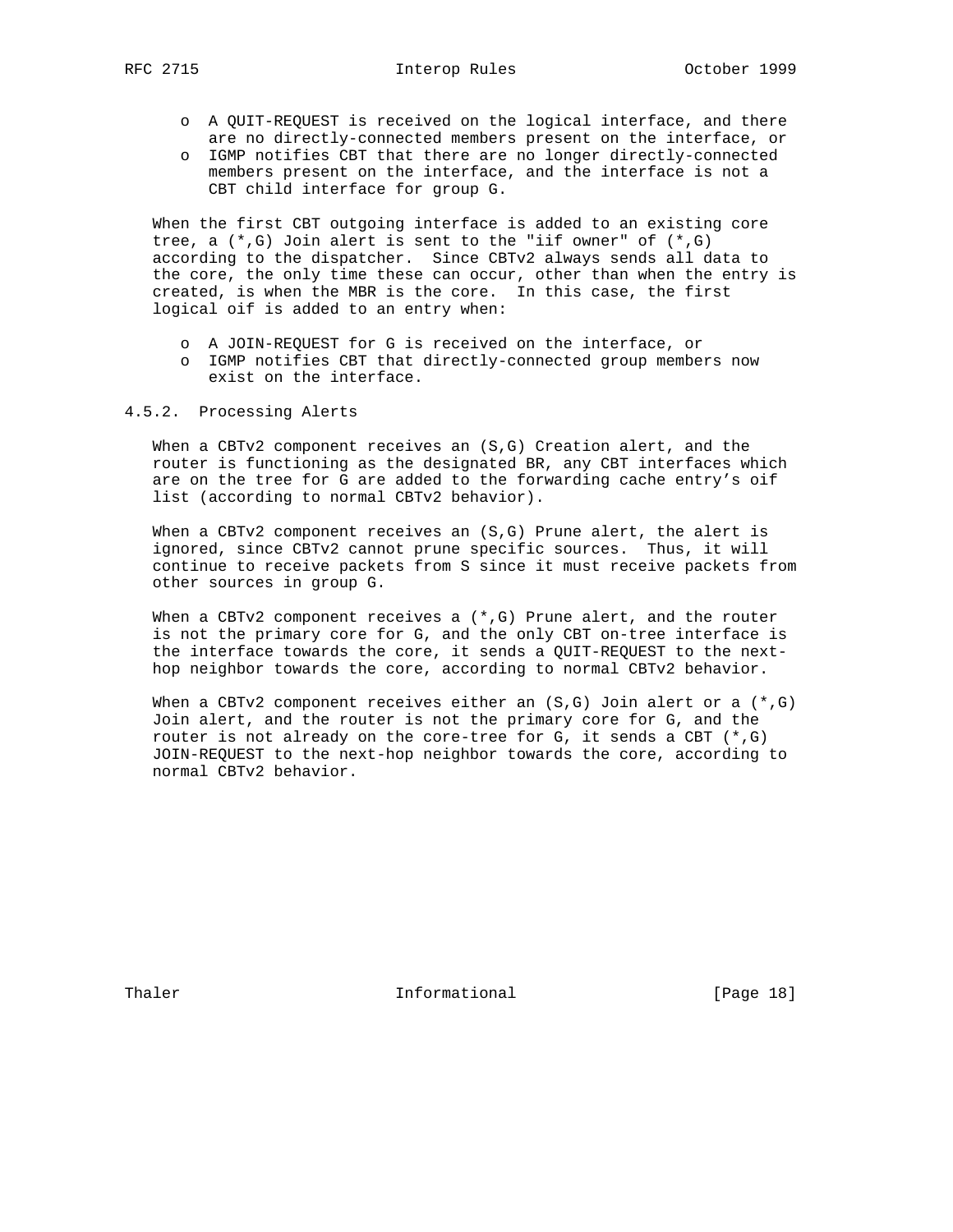# 4.6. IGMP-only links

 In this section we describe how the rules in section 2 apply to a link which is not within any routing domain, and hence no routing protocol messages are exchanged and the interface is not owned by any multicast routing protocol component. We assume that the reader is familiar with normal IGMP behavior as specified in [7]. We note that IGMPv2 allows joining and pruning entire groups, but not individual sources within groups.

 An IGMP-only "component" may only own a single interface; hence an IGMP-only domain only consists of a single link. Since an IGMP-only component can only act as a wildcard receiver for internally-reached sources if all internally-reached sources are directly-connected, then either the IGMP-only domain (link) must be a stub domain, or else there must be no other components which are wildcard receivers for externally-reached sources.

#### 4.6.1. Generating Alerts

 When it is known that there are no longer any directly-connected members of a group G on the IGMP-only interface, a (\*,G) Prune alert is sent to the "iif owner" for (\*,G) according to the dispatcher. In IGMP, this may happen when:

o The group membership times out.

 When it is first known that there are directly-connected members of a group G on the interface, a (\*,G) Join alert is sent to the "iif owner" of  $(*$ , G), according to the dispatcher. In IGMP, this may happen when any of the following occur:

o A Membership Report is received for G.

### 4.6.2. Processing Alerts

 When an IGMP-only component receives an (S,G) Creation alert, and there are directly-connected members of G present on its interface, it adds the interface to the entry's oif list.

 When an IGMP-only component receives an (S,G) Prune alert, the alert is ignored, since IGMP can only prune entire groups at a time.

When an IGMP-only component receives a  $(*,G)$  Prune alert, the router leaves the group G, sending an IGMP Leave message if it was the last reporter, according to normal IGMPv2 behavior.

Thaler **Informational Informational** [Page 19]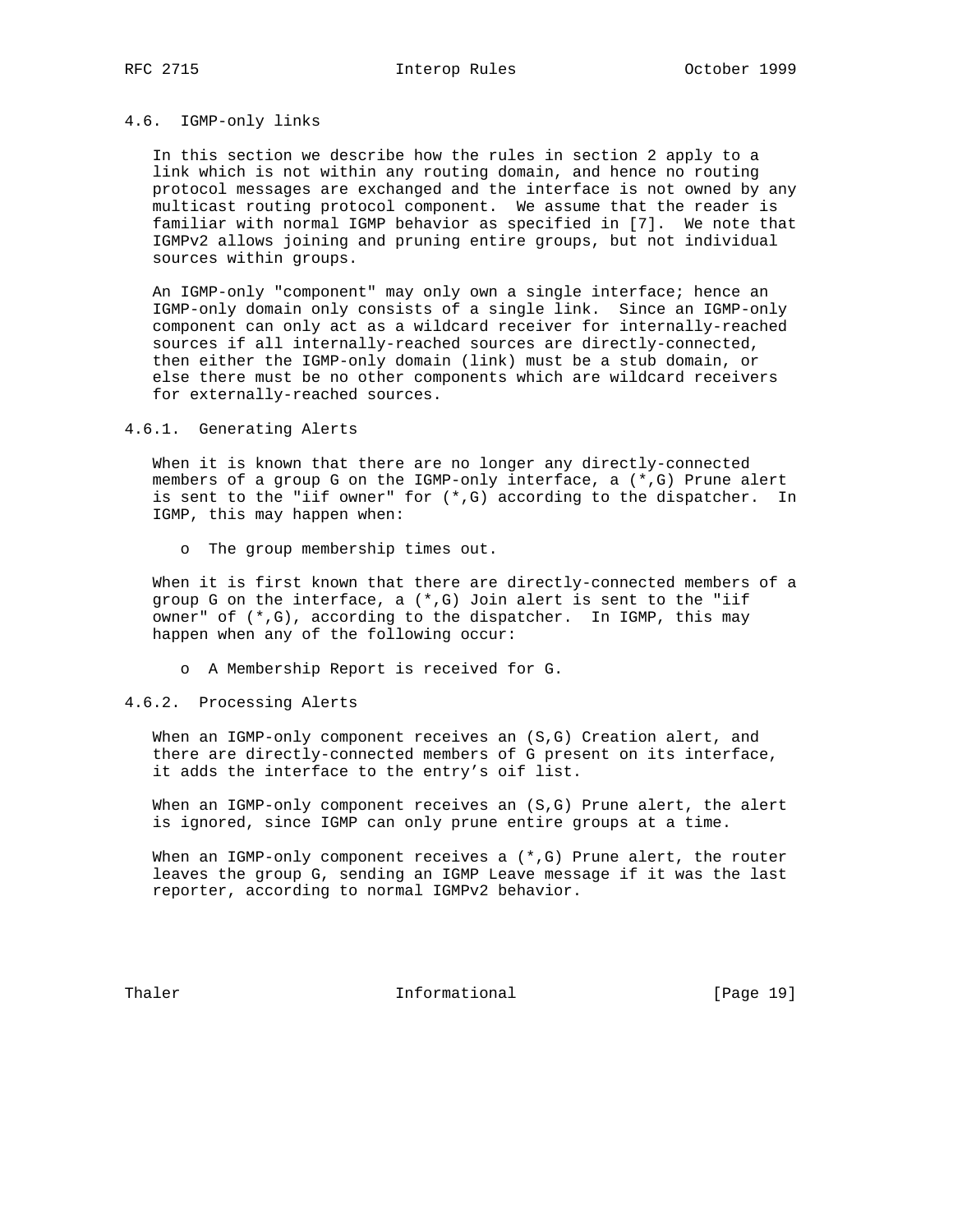RFC 2715 **Interop Rules** October 1999

When an IGMP-only component receives a  $(*,*)$  Prune alert, it leaves promiscuous multicast mode.

When an IGMP-only component receives either an (S,G) Join alert or a (\*,G) Join alert, and the component was not previously a member of G on the IGMP-only interface (and the component is not a wildcard receiver for internally reached sources), it joins the group on the interface, causing it to send an unsolicited Membership Report according to normal IGMP behavior.

When an IGMP-only component receives a  $(*,*)$  Join alert, it enters promiscuous multicast mode.

5. Security Considerations

 All operations described herein are internal to multicast border routers. The rules described herein do not change the security issues underlying individual multicast routing protcols. Allowing different protocols to interact, however, means that security weaknesses of any particular protocol may also apply to the other protocols as a result.

- 6. References
	- [1] Ajit S. Thyagarajan and Stephen E. Deering. Hierarchical distance-vector multicast routing for the MBone. In "Proceedings of the ACM SIGCOMM", pages 60--66, October 1995.
	- [2] Pusateri, T., "Distance Vector Multicast Routing Protocol", Work in Progress.
	- [3] Moy, J., "Multicast Extensions to OSPF", RFC 1584, March 1994.
	- [4] Estrin, D., Farinacci, D., Helmy, A., Thaler, D., Deering, S., Handley, M., Jacobson, V., Liu, C., Sharma, P. and L. Wei, "Protocol Independent Multicast-Sparse Mode (PIM-SM): Protocol Specification", RFC 2362, June 1998.
	- [5] Ballardie, A., "Core Based Trees (CBT version 2) Multicast Routing", RFC 2189, September 1997.
	- [6] Estrin, Farinacci, Helmy, Jacobson, and Wei, "Protocol Independent Multicast (PIM), Dense Mode Protocol Specification", Work in Progress.
	- [7] Fenner, W., "Internet Group Management Protocol, Version 2", RFC 2236, November 1997.

Thaler **Informational** Informational [Page 20]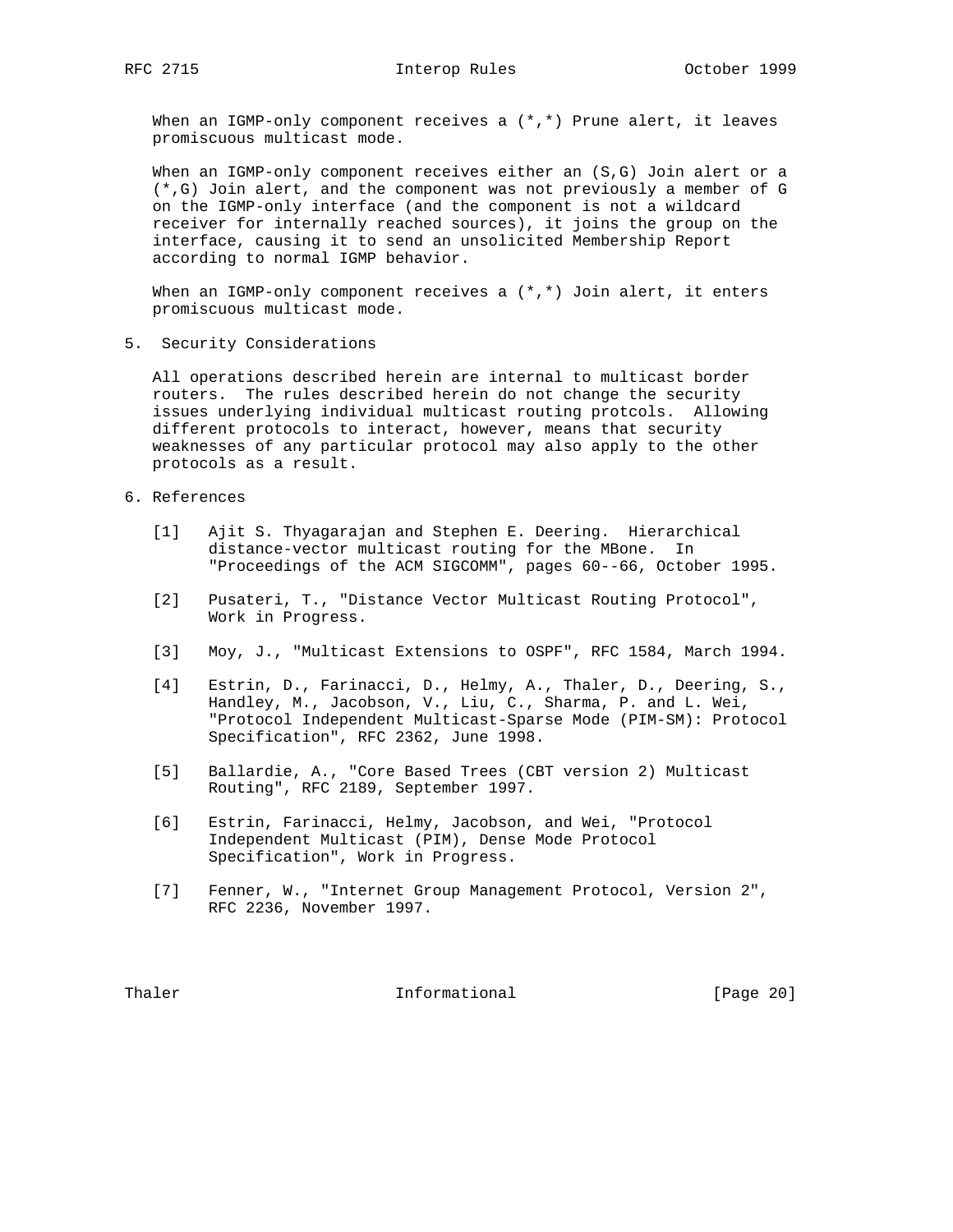- [8] Ballardie, A., "Core Based Tree (CBT) Multicast Border Router Specification", Work in Progress.
	- [9] Thaler, D., Estrin, D. and D. Meyer, "Border Gateway Multicast Protocol (BGMP): Protocol Specification", Work in Progress.
	- [10] Fenner, W., "Domain Wide Multicast Group Membership Reports", Work in Progress.
- 7. Author's Address

 Dave Thaler Microsoft One Microsoft Way Redmond, WA 98052

 Phone: (425) 703-8835 EMail: dthaler@microsoft.com

Thaler **Informational Informational** [Page 21]